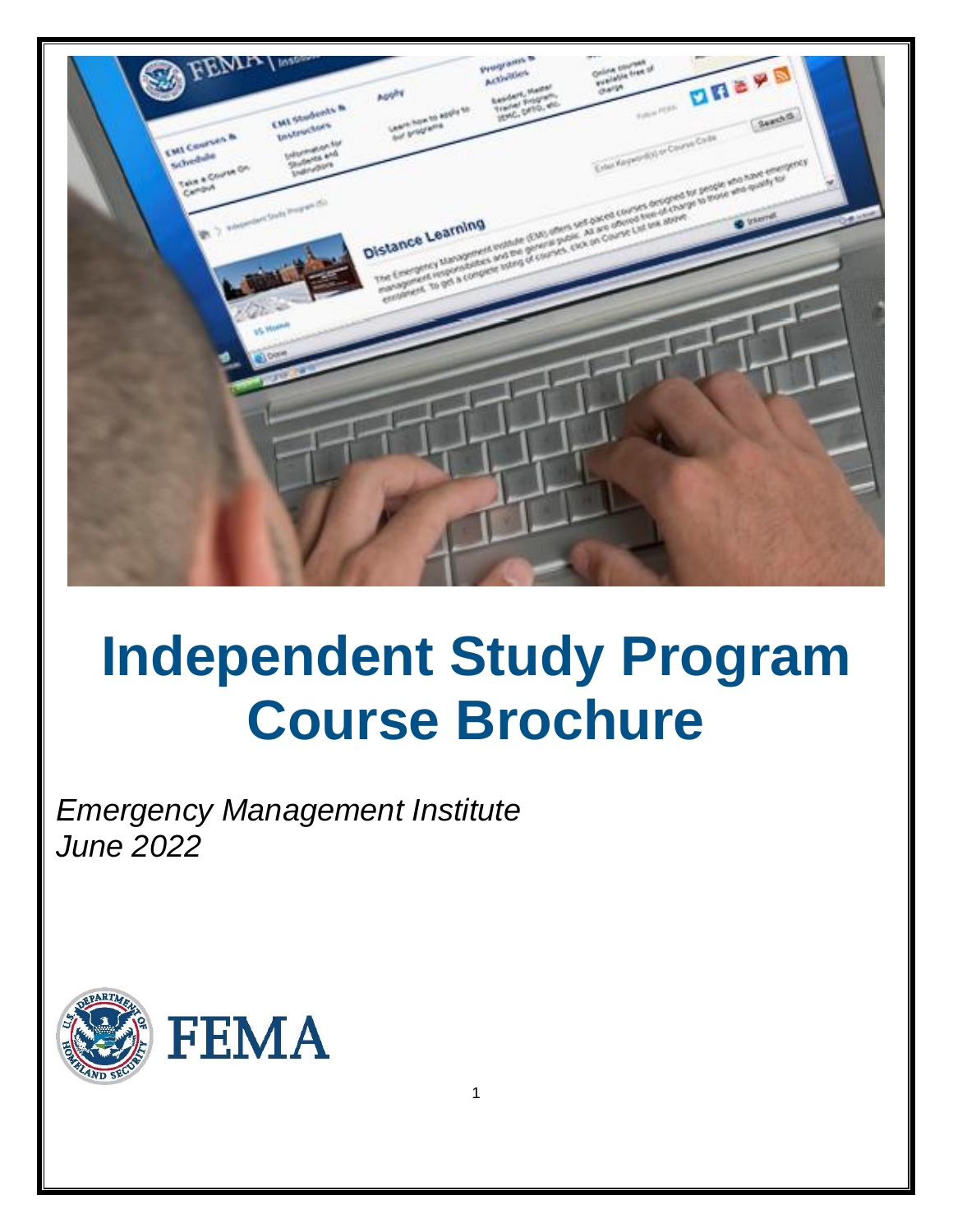# **The Emergency Management Institute**

The Emergency Management Institute (EMI) serves as the national focal point for the development and delivery of emergency management training. This training enhances the capabilities of the Federal, state, and local government, volunteer organizations, and the private sector to minimize the impact of disasters on the American public. EMI curricula, including the Independent Study Program (ISP) courses, are structured to meet the needs of this diverse audience with an emphasis on how the various elements work together in emergencies to save lives and protect property.

# **The Independent Study Program**

The Independent Study Program (ISP) is a distance learning program offered free of charge to the American public. It serves as both an alternate means to deliver valuable training to the professional and volunteer emergency management community, and an opportunity to improve public awareness and promote disaster preparedness nationally.

# **Program Eligibility**

The program is open to all residents with a valid U.S. deliverable postal address including APO and FPO addresses. At the present time, most of the ISP course materials are offered interactively and free of charge from our website.

# **How to Get Started**

The fastest way to begin taking courses is to visit our website. You can learn about each course, study materials, and submit your final exams all from the convenience of your home or office.

- 1. Obtain a FEMA student ID number at:<https://cdp.dhs.gov/femasid>
- 2. Go to the Independent Study Program Website <https://training.fema.gov/IS/>
- 3. Click on "IS Course List" toward the left side of the page.
- 4. Choose a course, and click on it.

# **Submitting Your Test**

Whether you download the materials or participate interactively, you will submit the final exam in the same manner.

- 1. Go to the Independent Study Program Website <https://training.fema.gov/IS/>
- 2. Click on "IS Course List" toward the left side of the page.
- 3. Find your course, and click on it.

4. Scroll down to the bottom, and click on "Take Final Exam". Fill in your demographics and answers, and click Submit.

We will score your test and send you a response via email usually within 1 business day. If you score a 75% or higher, your email will contain a link to access and print your certificate of completion.

# **Continuing Education Units (CEUs)**

The ISP courses are evaluated and awarded CEUs in accordance with the standards established by the International Association of Continuing Education and Training (IACET). The number of CEUs for each course is listed in this brochure and on our website.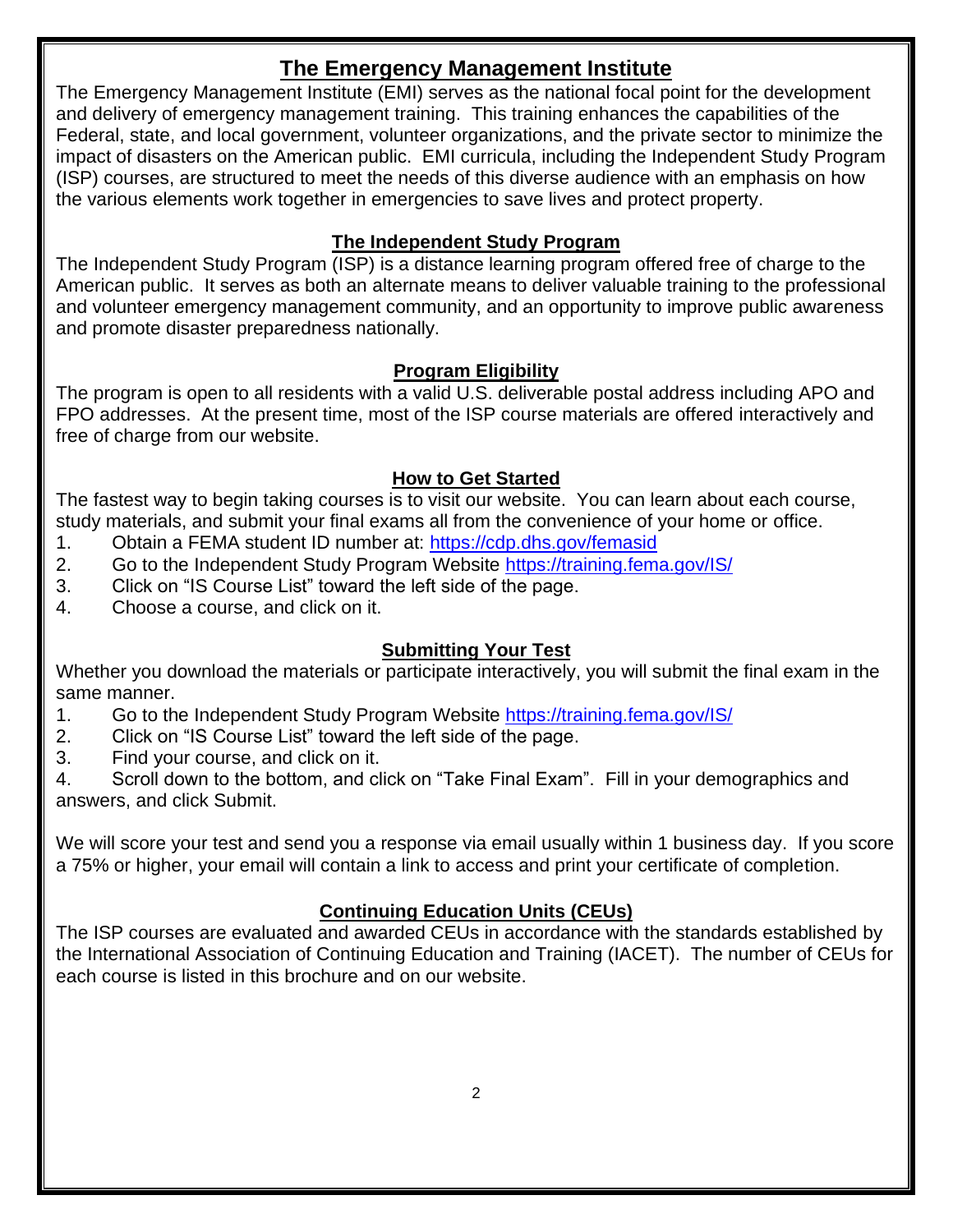## **Active & Reserve Members of the Military**

Active duty members of some branches of the military may be eligible to apply the completion of ISP courses toward promotion and retention programs. Contact your personnel or education office to determine if this program is applicable to your career progression. Our experience indicates that the member is usually required to apply and pay for college credit before receiving consideration to apply his or her participation in the ISP toward promotion or retention points. Members of the reserve components, who are required to accumulate retirement and retention points, are, in most cases, able to obtain credit for their work through the ISP.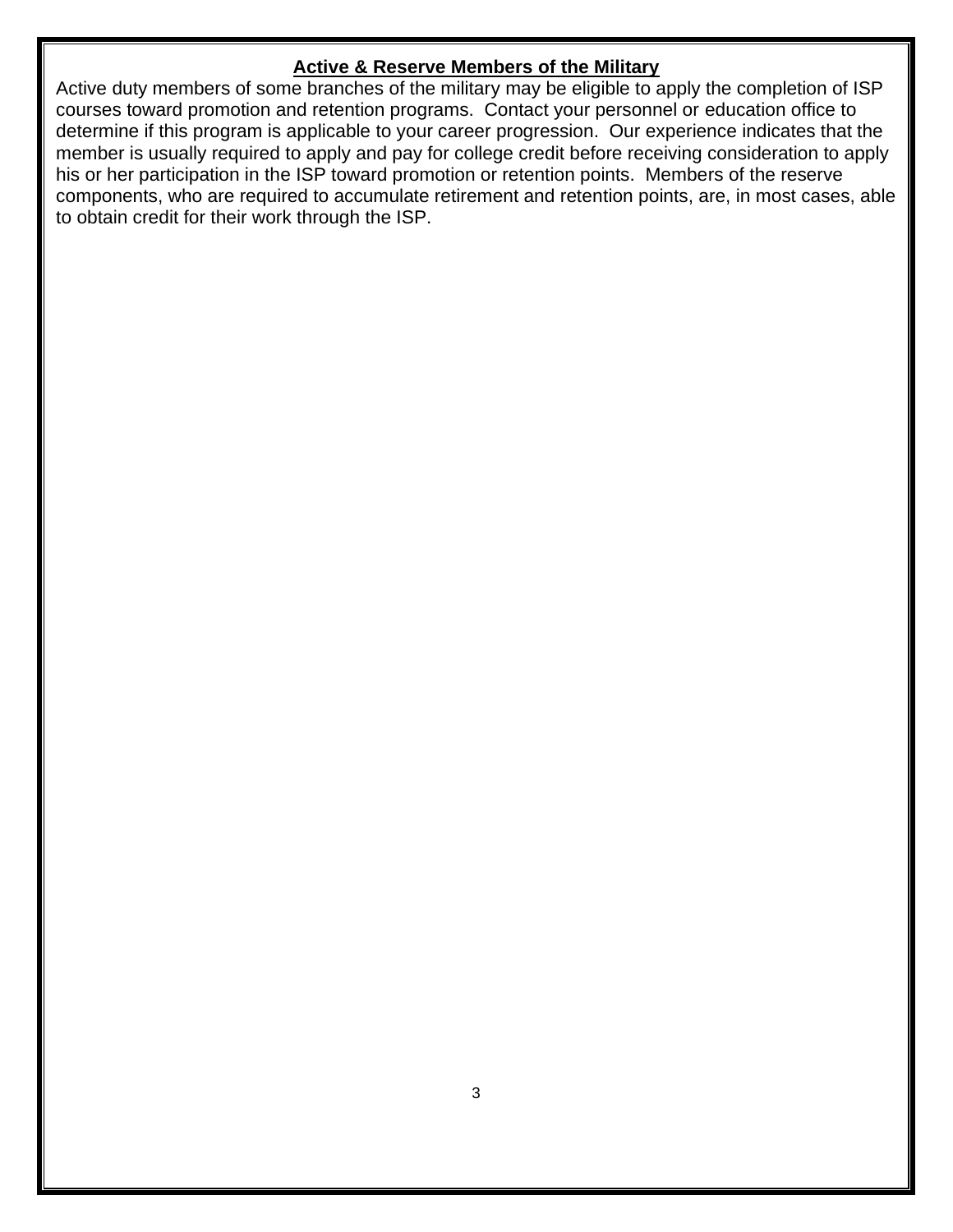# **Course Descriptions**

## **IS-5.a: An Introduction to Hazardous Materials**

This course is intended to provide a general introduction to hazardous materials. No prior knowledge of the subject is required or assumed. (1.0 CEUs)

## **IS-8.a: Building for the Earthquakes of Tomorrow: Complying with Executive Order 12699**

This course provides the student with the background necessary to understand the effects of Executive Order 12699, signed by President Bush in 1990, that requires all Federally owned, leased, or financed new buildings to comply with strict earthquake building design set forth in the National Earthquake Hazard Reduction Plan (NEHRP) Recommended Building Provisions. It is recommended for local officials including mayors, city managers and commissioners, local council members, building inspectors, zoning officials, building designers, and others concerned with this topic. (1.0 CEUs)

## **IS-10.a: Animals in Disaster: Awareness and Preparedness**

This course is intended to help animal owners, care providers, and industries to understand incident management. The objectives of this course are to increase awareness and preparedness among animal owners and care providers, and to describe how typical hazards affect animals and what can be done by responsible owners to reduce the impact of disasters. (0.4 CEUs)

# **IS-11.a: Animals in Disaster: Community Planning**

This course provides information for groups to meet and develop meaningful and effective plans that improve the care of animals, their owners, and the animal-care industries in disasters. The objectives of this course are to learn how to develop a community plan for managing animals in an emergency, identify hazards and threats most likely to affect your community and ways to minimize their impact on animals, indicate how communities use the Incident Command System (ICS) to respond effectively to an incident involving animals, describe resources available to help communities recover from a disaster, and develop community support for a disaster preparedness plan involving animals. (0.4 CEUs)

# **IS-15.b: Special Events Contingency Planning, Training for Public Safety Agencies**

This course provides public safety agency personnel information related to pre-event planning, forming the planning team, event hazard analysis, and responding to incidents during special events in their community. (0.4 CEUs)

# **IS-18: FEMA EEO Employee Course**

This course presents the underlying principles of equal employment opportunity and recognizes FEMA's commitment to ensuring equal employment opportunity (EEO) for all current and prospective FEMA employees. Each year, in January, this course will be updated with the new calendar year information. FEMA employees should complete the course in accordance with their mandated periodicity. (0.1 CEUs)

## **IS-19: FEMA EEO Supervisor Course**

This course provides an overview of responsibilities in Equal Employment Opportunity (EEO) for FEMA supervisors and strategies for handling equal rights issues and potential issues as they arise. Each year, In January, this course will be updated with the new calendar year information. FEMA employees should complete the course in accordance with their mandated periodicity. (0.1 CEUs)

## **IS-20: Diversity Awareness Course**

This course recognizes the benefits of diversity in our workforce and FEMA's commitment to valuing diversity of its employees and customers. Each year, In January, this course will be updated with the new calendar year information. FEMA employees should complete the course in accordance with their mandated periodicity. (0.1 CEUs)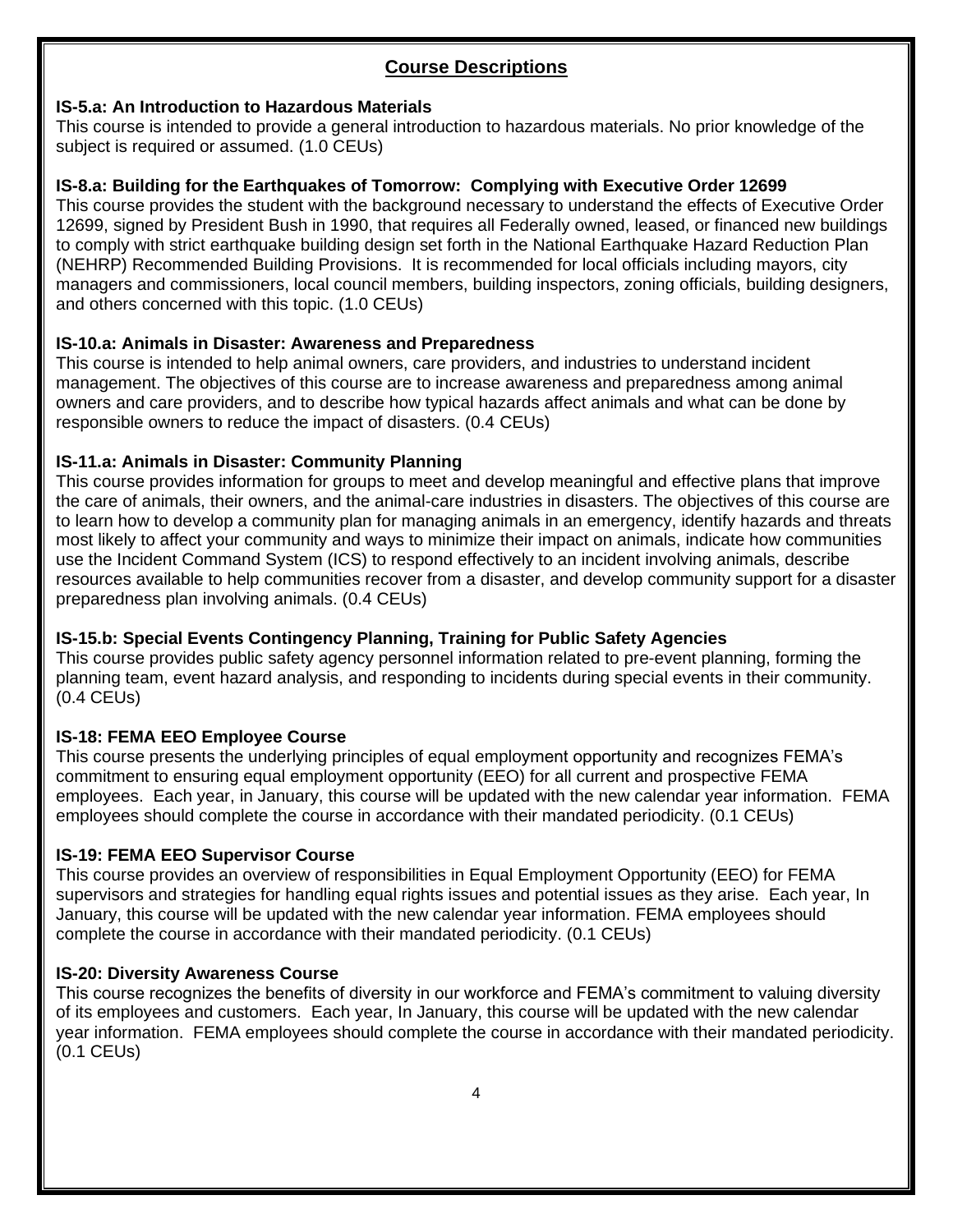#### **IS-21: Civil Rights and FEMA Disaster Assistance**

This course provides an orientation to civil rights, including the laws that govern civil rights and strategies that will help FEMA employees protect the civil rights of those we serve. Each year, in January, this course will be updated with the new calendar year information. FEMA employees should complete the course in accordance with their mandated periodicity. (0.1 CEUs)

## **IS-26: Guide to Points of Distribution**

This guide was developed to support the Points of Distribution (POD) overview video and provide an in depth look into the planning, operations and demobilizations stages of a POD mission. The lessons detail the staffing and procedures any state will need to plan for, execute, and shut down OPD operations. The guide also includes key lessons such as safety, equipment, and resources accountability and informs the reader about the "Adopt a POD" program being used by the state of Washington. (0.4 CEUs)

## **IS-27: Orientation to FEMA Logistics**

This course provides an overview of all field logistics functions and organizational relationships within logistics (roles, responsibilities, accountability). The student will gain baseline knowledge of the standard practices for FEMA logistics operations from initial Presidential disaster declaration to close-out of FEMA field offices. (0.4 CEUs)

## **IS-29.a: Public Information Officer Awareness**

The Public Information Officer Awareness Course (IS0029) is designed to familiarize participants with the concepts underlying the PIO role. This course can provide a basic understanding of the PIO function for those new to the position. Additionally, it can provide those in executive level roles the necessary knowledge of PIO roles and responsibilities during an emergency. (0.7 CEUs)

#### **IS-30.b: Mitigation eGrants System for the Subgrant Applicant**

This course is part of the comprehensive training program for the FEMA eGrants system. It is the first in a series of Independent Study (IS) courses for the eGrants and will address the functions in the eGrants External System used by Sub-applicants. (0.3 CEUs)

## **IS-31.b: Mitigation eGrants for the Grant Applicant**

This course is part of the comprehensive training program for the FEMA eGrants system. This course is the second in the series of Independent Study (IS) courses for eGrants and will address the functions in the eGrants External System used by Applicants. (0.5 CEUs)

## **IS-32.a: Mitigation eGrants Internal System**

This course is part of the comprehensive training program for the FEMA eGrants system. It is the third in a series of Independent Study (IS) courses for the eGrants and will address the functions in the eGrants Internal System used by FEMA Regional and Headquarters (HQ) staff to administer the Hazard Mitigation (HMA) grant programs. (0.4 CEUs)

## **IS-35: FEMA Safety Orientation**

This course is designed to help you understand your safety rights and responsibilities and what you can do to safeguard your own well-being on the job-both in your regular workplace and during deployments. Each year, in January, this course will be updated with the new calendar year information. FEMA employees should complete the course in accordance with their mandated periodicity. (0.2 CEUs)

## **IS-36.a: Preparedness for Child Care Providers**

This course will provide child care providers, in a variety of settings, with the information they need to identify, assess, and plan for hazards at their child care site. (0.2 CEUs)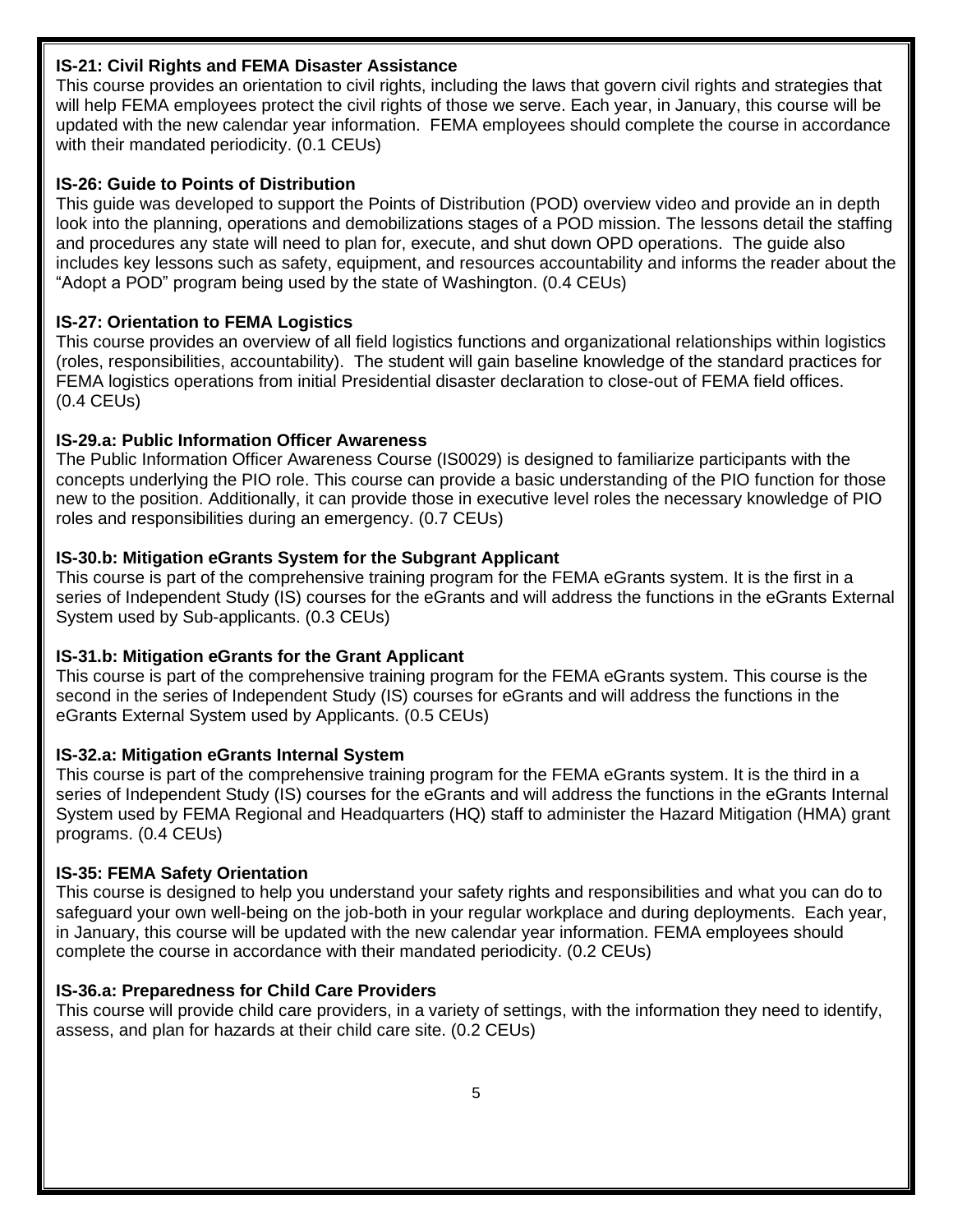#### **IS-37: Managerial Health and Safety**

This course is for FEMA managers, supervisors, or designated management representatives and is designed to help them understand their responsibility for workplace safety and protection of human health. The course identifies the Executive Orders, legislative standards and regulations, internal directives, and policies that govern FEMA's workplace safety and health program. In addition, the course covers the reporting process associated with injury, illness, and accidents within FEMA. (0.2 CEUs)

## **IS-42.a: Social Media in emergency Management**

The purpose of this course is to provide the participants with best practices including tools, techniques and a basic roadmap to build capabilities in the use of social media technologies in their own emergency management organizations (State, local, Tribal) in order to further their emergency response missions. (0.3 CEUs)

## **IS-45: Continuous Improvement (CI) Overview**

The course is designed to provide state, local, tribal, territorial (SLTT), and other preparedness partners with an introduction to Continuous Improvement. This course provides an overview of the Continuous Improvement process, reviews frequently used data collection methods, and provides guidance for building an effective Continuous Improvement Program. (0.1 CEUs)

#### **IS-60.b: The Homeland Security Geospatial Concept-of-Operations (GeoCONOPS) for Planners and Decision Makers**

The Homeland Security Geospatial Concept-of-Operations (GeoCONOPS) is a mission blueprint that supports emergency managers, incident commanders and geospatial practitioners to identify points of collaboration, best practices, technical capabilities and authoritative data sources to improve the effectiveness of geospatial information and tools that support incident management. The three courses are designed to provide users with information explaining the importance and relevance of the GeoCONOPS to the broader homeland security community to encourage engagement and participation in the continued enhancement and expansion of the content of the GeoCONOPS. (0.1 CEUs)

## **IS-61.b: The Homeland Security Geospatial Concept-of-Operations (GeoCONOPS) In Depth**

The Homeland Security Geospatial Concept-of-Operations has been designed to present the 4 basic values of the GeoCONOPS to users from several perspectives. These perspectives include technical, policy and doctrine and professional. The module GeoCONOPS In-Depth focuses on the GeoCONOPS relevance and importance to federal policy and doctrine for emergency management with a focus on the National Preparedness Directive-PPD-8 and the National Incident Management System (NIMS). At the conclusion of this module, students will be familiarized with the importance of the 4 key values of the GeoCONOPS to the National Preparedness System, NIMS and the Incident Command System (ICS). (0.1 CEUs)

## I**S-62.b: The Homeland Security Geospatial Concept-of-Operations (GeoCONOPS) In Use**

The Homeland Security Geospatial Concept of Operations has been designed to present the 4 basic values of the GeoCONOPS to users from several perspectives. These perspectives include professional, technical and policy and doctrine. The module "GeoCONOPS In Practice" focuses on the importance of the GeoCONOPS to the professional roles of emergency manager, incident commander and geospatial practitioner. This module presents the content of the GeoCONOPS using one of two scenarios that are incorporated into the GeoCONOPS. (0.1 CEUs)

## **IS-63.b: Geospatial Information Infrastructure (GII)**

The DHS GII is an array of managed geospatial data services, tools and capabilities that support the full range of mission within the Department. This course will familiarize the student with the content, tools and capabilities of the GII and will provide instructions how students can best connect to the rich content of the GII. (0.1 CEUs)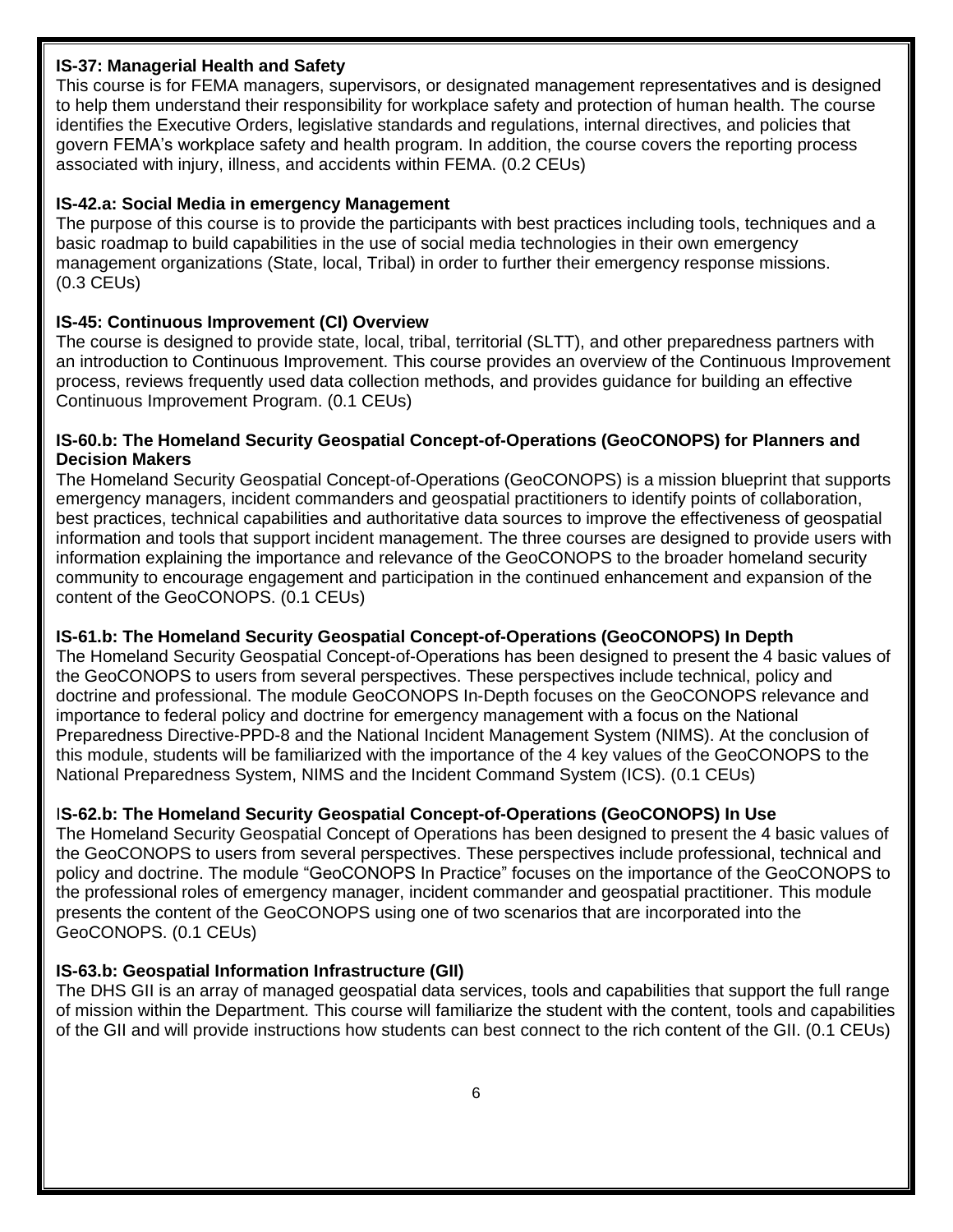#### **IS-64.a: DHS Common Operating Picture Application**

This course will familiarize the learner with the controls and functions of the DHS Common Operating Picture (COP) application. Upon completion of this course, the learner will have a general understanding of how to leverage the DHS COP application. (0.1 CEUs)

## **IS-75: Military Resources in Emergency Management**

The purpose of the IS-75 Military Resources in Emergency Management course is to provide participants with an overview of U.S. military resources potentially available to assist authorities, and procedures for obtaining and integrating military resources into disaster response and recovery operations. (0.2 CEUs)

## **IS-100.c: Introduction to Incident Command System, I-100**

ICS 100, Introduction to the Incident Command System, introduces the Incident Command System (ICS) and provides the foundation for higher level ICS training. This course describes the history, features and principles, and organizational structure of the Incident Command System. It also explains the relationship between ICS and the National Incident Management System (NIMS). (0.2 CEUs)

#### **IS-101.c: Deployment Basics**

This course is designed to help prepare participants for deployment to a domestic incident. Responding to incidents requires that we must be ready, willing, and able to deploy at a moment's notice. This course provides personnel with practical tips and advice for incident deployment. (0.1 CEUs)

#### **IS-102.c: Deployment Basics for FEMA Response Partners**

This course is designed to help prepare participants for deployment as a FEMA response partner to a domestic incident. Responding to incidents requires that we must be ready, willing, and able to deploy at a moment's notice. This course provides personnel with practical tips and advice for incident deployment. (0.1 CEUs)

#### **IS-103: Geospatial Information Systems Specialist (GISS)**

This course prepares students to successfully assume the role and responsibilities of a Geospatial Information Systems (GIS) Specialist (GISS) during a disaster situation. As they complete this course, students will learn how to use their GIS skills to support other members of a Joint Field Office (JFO) disaster response and recovery team and successfully meet the responsibilities assigned to them. Students will also learn what types of products need to be produced and what procedures must be followed to ensure that products are produced correctly and in a timely manner. (0.2 CEUs)

## **IS-107: FEMA Travel Rules and Regulations**

This course presents an overview of FEMA rules and regulations on employee travel, including eligible and non-eligible expenses. It is designed to prepare personnel with information on FEMA Travel Rules and Regulations that are required to be followed when working for FEMA. These regulations help facilitate travel, ensure accountability, and meet the unique needs of the disaster workforce while they serve our Nation. Each year, in January, this course will be updated with the new calendar year information. FEMA employees should complete the course in accordance with their mandated periodicity. (0.1 CEUs)

#### **IS-111.a: Livestock in Disaster**

This course combines the knowledge of livestock producers and emergency managers to present a unified approach to mitigate the impact of disasters on animal agriculture. (0.4 CEUs)

#### **IS-120.c: An Introduction to Exercises**

This course introduces the basics of emergency management exercises. It also builds a foundation for subsequent exercise courses, which provide the specifics of the Homeland Security Exercise and Evaluation Program (HSEEP). (0.3 CEUs)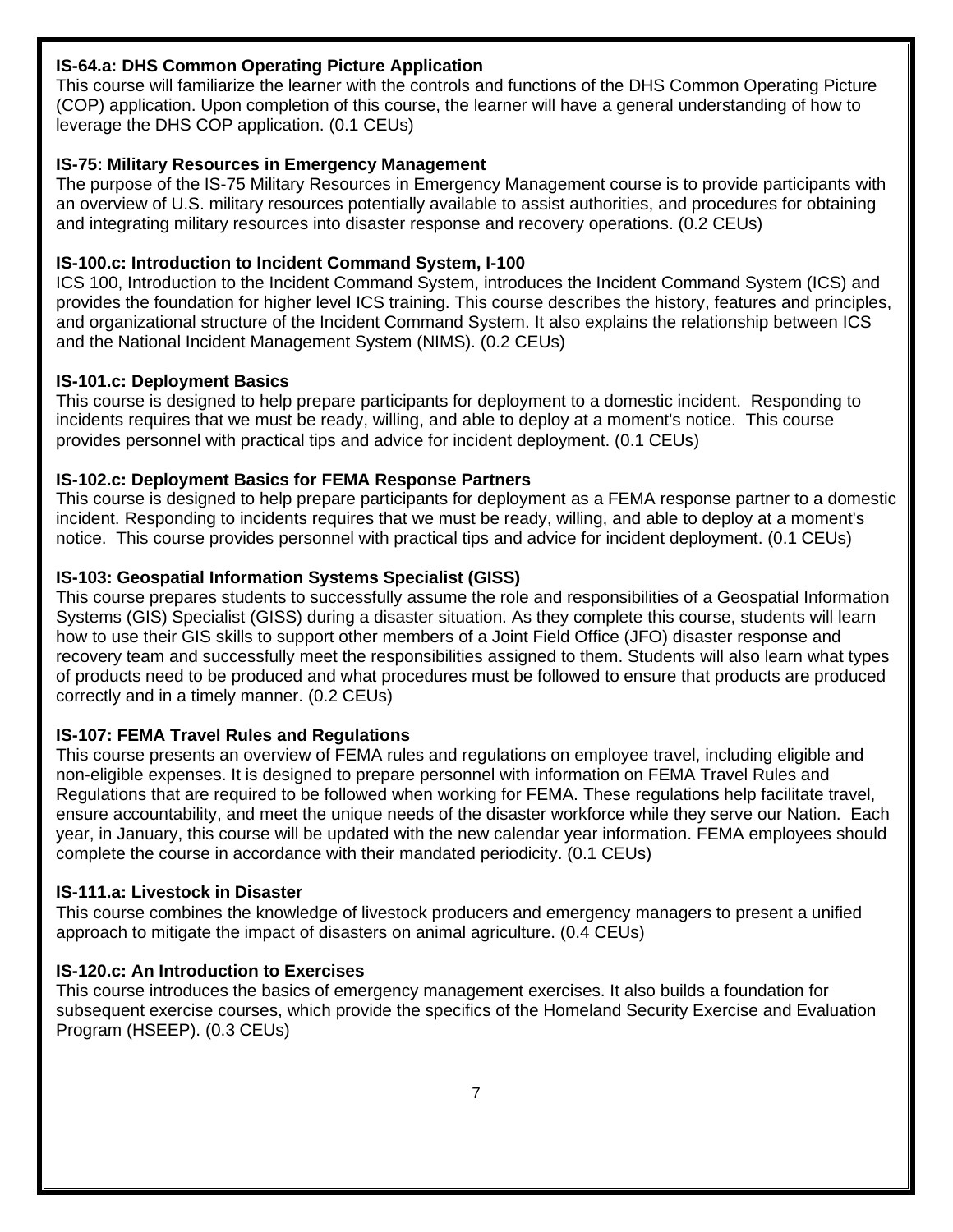#### **IS-130.a: How to be an Exercise Evaluator**

This Independent Study course is a new offering that introduces the basics of emergency management exercise evaluation and improvement planning. It also provides the foundation for exercise evaluation concepts and practices as identified in the Homeland Security Exercise and Evaluation Program. (0.3 CEUs)

#### **IS-144.a: TERT Basic Course**

This online course is intended to provide guidance to 9-1-1 operators, call takers, and dispatchers on what to expect when being deployed to a disaster site. (0.3 CEUs)

#### **IS-156: Building Design for Homeland Security for Continuity of Operations**

The purpose of this course is to provide guidance to the building sciences community working for public and private institutions, including Continuity of Operations (COOP) planners/managers, building officials, etc. It presents tools to help decision-makers assess the performance of their buildings against terrorist threats and to rank recommendations. It is up to the decision-makers to decide which types of threats they wish to protect against and to determine their level of risk against each threat. Those decision makers who consider their buildings to be at high risk can use this guidance as necessary. (0.8 CEUs)

#### **IS-158: Hazard Mitigation Flood Insurance in Disaster Operations**

The Hazard Mitigation (HM) Disaster Operations courses are intended to provide a segue between the general hazard mitigation training provided in the introductory course and the function they will learn in a field assignment. These HM Disaster Operation's courses are not intended to enable new employees to successfully complete all the requirements of their disaster assignment. The HM courses provide an orientation to the HM functional organization and activities of the organization, sources of information for the function, important relationships, and any other critical points that are essential to the particular function. (0.3 CEUs)

#### **IS-162: Hazard Mitigation Floodplain Management in Disaster Operations**

The Hazard Mitigation (HM) Disaster Operations courses are intended to provide a segue between the general hazard mitigation training provided in the introductory course and the function they will learn in a field assignment. These HM Disaster Operation's courses are not intended to enable new employees to successfully complete all the requirements of their disaster assignment. The HM courses provide an orientation to the HM functional organization and activities of the organization, sources of information for the function, important relationships, and any other critical points that are essential to the particular function. (0.3 CEUs)

## **IS-200.C: Basic Incident Command System for Initial Response**

IS200, Basic Incident Command System for Initial Response, reviews the Incident Command System (ICS), provides the context for ICS within initial response, and supports higher level ICS training. This course provides training on, and resources for, personnel who are likely to assume a supervisory position within ICS. (0.4 CEUs)

## **IS-201: Forms Used for the Development of the Incident Action Plan**

This course is designed to provide training through an independent study vehicle on the use of ICS forms. The Target Audience for this course are the emergency management and response personnel who may be called upon to function in a Command, General Staff, or Unit Leader position during a significant incident or event, who may be called upon to help prepare some portion of the Incident Action Plan. (0.2 CEUs)

## **IS-212.b: Introduction to Unified Hazard Mitigation Assistance (HMA)**

The purpose of this course is to educate students on the benefits of the Unified Hazard Mitigation Assistance (HMA) grant programs and how to become qualified to apply for a grant under the HMA grant programs. (0.3 CEUs)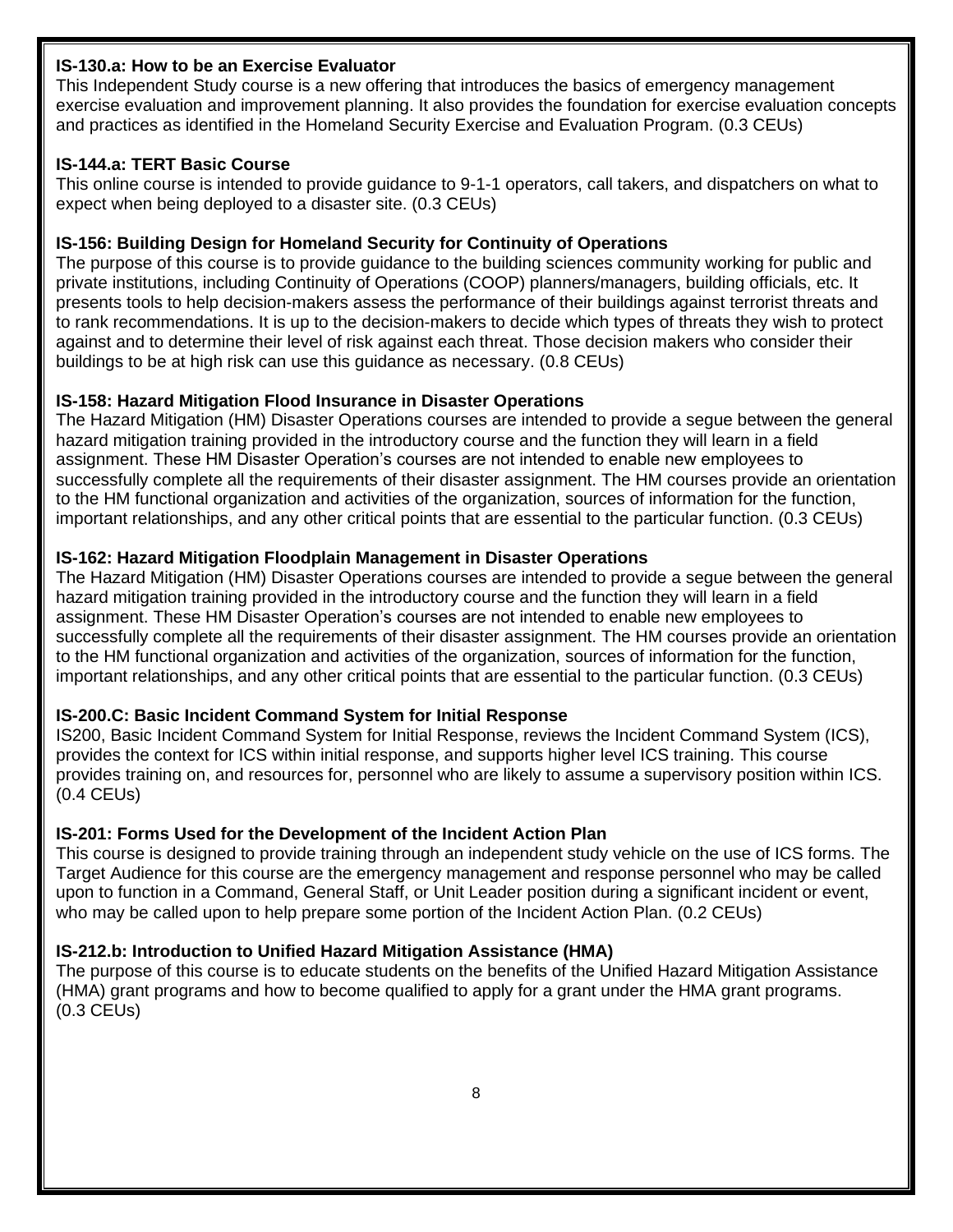#### **IS-215: Unified Federal Review Advisor Training: An Overview of the UFR Process**

This course is designed to teach environmental and historic preservation (EHP) Practitioners about the Unified Federal Review Process in order to improve interagency coordination and conduct more efficient and effective EHP reviews for disaster recovery projects. (0.3 CEUs)

#### **IS-216: An Overview of the Unified Federal Review Process: Training for Federal Disaster Recovery Leadership**

This course is designed to help Federal Disaster Recovery Coordinators (FDRC) and Federal Coordinating Officers (FCO) understand how to implement the Unified Federal Review (UFR) Process and the key roles that they play in the UFR Process. (0.3 CEUs)

#### **IS-230.e: Fundamentals of Emergency Management**

The goal of this course is to provide all FEMA employees with basic information to prepare them for incident management and support activities. Additionally, this course will provide an overview of FEMA; introduce basic emergency management concepts; and provide a high-level look at how FEMA meets its mission. (0.6 CEU's)

#### **IS-235.c: Emergency Planning**

This course is designed for emergency management personnel who are involved in developing an effective emergency planning system. This course offers training in the fundamentals of the emergency planning process, including the rationale behind planning. It will develop your capability for effective participation in the all-hazard emergency operations planning process to save lives and protect property threatened by disaster. (0.5 CEUs)

#### **IS-238: Critical Concepts of Supply Chain Flow and Resilience**

This four-hour Independent Study course covers the lessons learned from the 2017 hurricane season, with the effort of improving post-disaster supply chain management to strengthen understanding of local supply chain dynamics; improve information-sharing and coordination among public and private stakeholders; and provide State, Local, Tribal and Territorial Emergency Managers with the knowledge of potential and experienced postdisaster supply chain disruptions, management efforts, and best practices. (0.2 CEUs)

#### **IS-240.c: Leadership and Influence**

The goal of this course is to improve your leadership and influence skills. This course addresses: Leadership from within; How to facilitate change; How to build and rebuild trust; Using personal influence and political savvy; and Fostering an environment for leadership development. (0.3 CEUs)

## **IS-241.c: Decision Making and Problem Solving**

The goal of this course is to enable participants to improve their decision-making skills. (0.2 CEUs)

## **IS-242.c: Effective Communication**

This course is designed to improve your communication skills. It addresses: Basic communication skills; How to communicate in an emergency: How to identify community-specific communication issues; Using technology as a communication tool; Effective oral communication; How to prepare an oral presentation. (0.8 CEUs)

## **IS-244.b: Developing and Managing Volunteers**

The goal of this course is to strengthen abilities to prepare for and manage volunteers before, during, and after a severe emergency or major disaster. This course will: Provide strategies for identifying, recruiting, assigning, training, supervising, and motivating volunteers. Include discussion of spontaneous volunteers as well as those affiliated with community-based, faith-based, and nongovernmental organizations (NGOs). (0.4 CEUs)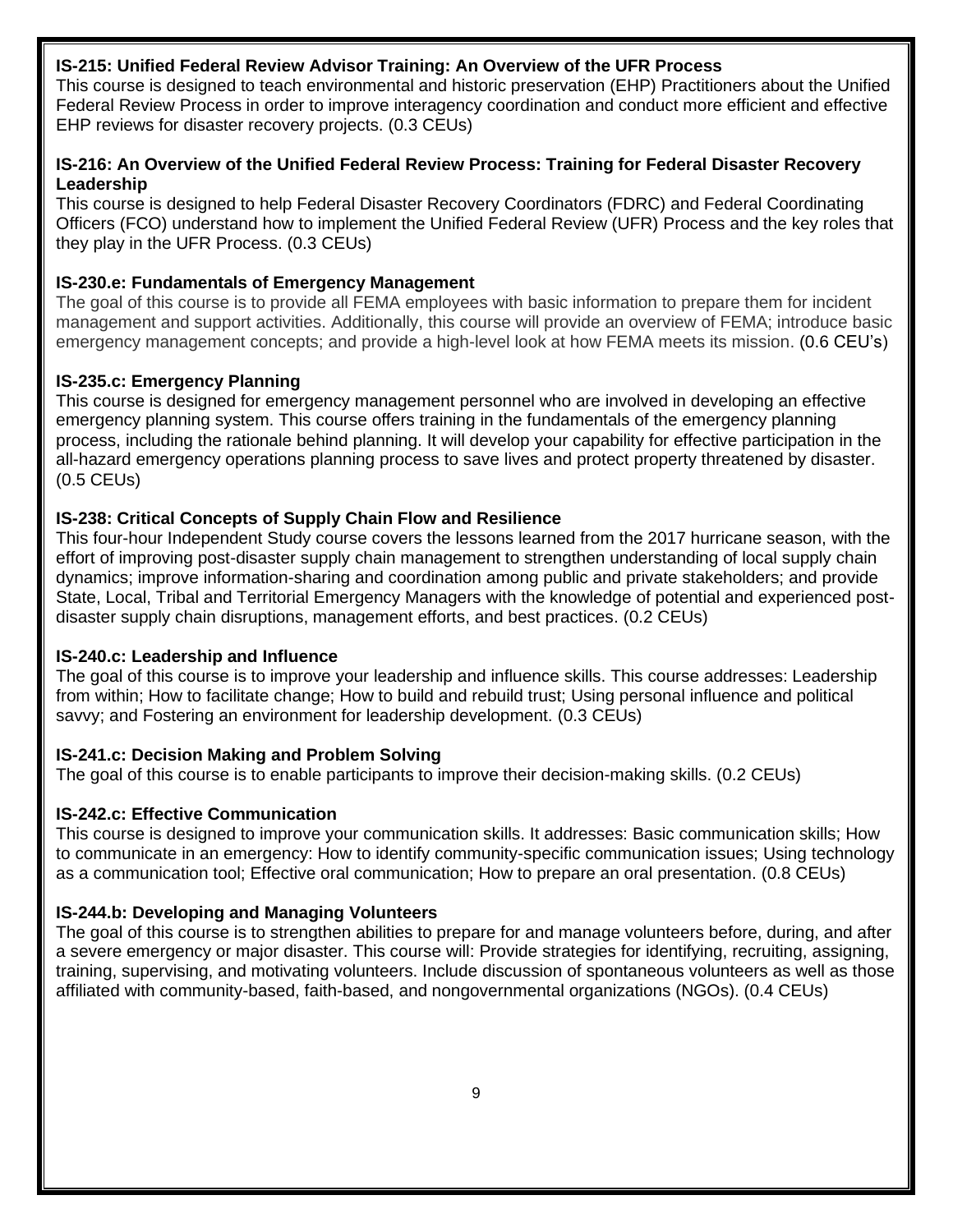## **IS-245.b: Introduction to the Federal Priorities and Allocations System**

This course introduces the Federal Priorities and Allocations System (FPAS), a regulation to help ensure the priority performance of contracts and orders for the timely delivery of critical materials and services to meet program requirements. The course describes how the FPAS supports the FEMA mission. (0.1 CEUs)

## **IS-246: Implementing the Defense Priorities and Allocations System (DPAS)**

This course describes specific procedures for using Defense Priorities and Allocations System (DPAS) priority ratings for contracts and orders that support FEMA programs. The course emphasizes the critical role DPAS plays in support of FEMA's mission. This course describes DPAS priority ratings, the placement of rated orders, the roles of FEMA employees in the DPAS process, and how to address DPAS challenges. (0.3 CEUs)

## **IS-247.b: Integrated Public Alert and Warning System (IPAWS) for Alert Originators**

The goal of this course is to provide authorized public safety officials with increased awareness of the benefits of using Integrated Public Alert and Warning System (IPAWS) for effective alerts and warnings; skill to draft more appropriate, effective, and accessible alert and warning messages; the importance of training, testing, and exercising with IPAWS; and best practices in the effective use of IPAWS to reach members of the public. This course provides information on Integrated Public Alert and Warning Systems (IPAWS) for Alert Originators. (0.2 CEUs)

#### **IS-251.a: Integrated Public Alert and Warning Systems (IPAWS) for Alerting Administrators**

This course provides information on Integrated Public Alert and Warning Systems (IPAWS) for Alerting Administrators. The goal of this course is to provide guidance to those becoming authorized Alerting Administrators for IPAWS. (0.2 CEUs)

#### **IS-253.a: Overview of FEMA Environmental and Historic Preservation Review Responsibilities**

This course provides an overview of FEMA's environmental and historic preservation compliance responsibilities and is an independent study alternative to the 4-day E/L253 course held at the Emergency Management Institute or in the regional offices. The course is designed to: provide the user with the basic background and practical knowledge needed to participate in FEMA's environmental and historic preservation review process; help the user understand how the environmental /historic preservation review process applies to various job responsibilities within FEMA's programs; and, provide the resources necessary for the user to accomplish environmental/historic preservation responsibilities. (0.4 CEUs)

## **IS-271.a: Anticipating Hazardous Weather and Community Risk**

This course provides emergency managers and other decision makers with background information about weather, natural hazards, and preparedness. This module offers web-based content designed to address topics covered in the multi-day Hazardous Weather and Flood Preparedness course offered by the Federal Emergency Management Agency (FEMA) and the National Weather Service (NWS). (0.9 CEUs)

## **IS-273: How to Read a Flood Insurance Rate Map (FIRM)**

The purpose of this course is to provide the participants with the knowledge and skills required to use Flood Insurance Rate Maps (FIRMs) to determine the potential flood risks for a specific property to determine if a property should be protected against flood loss. Participants will learn about various types of flood maps, explain the elements on the map, and demonstrate how to use a flood map to obtain information for a specific property location. (0.3 CEUs)

## **IS-274: How to Use a Flood Insurance Study (FIS)**

The purpose of this course is to provide the participants with the knowledge and skills required to access and properly use a FIS to determine the flood risk for a property, and allow participants to take actions that may prevent flood disasters or insure against losses caused by floods. (0.2 CEUs)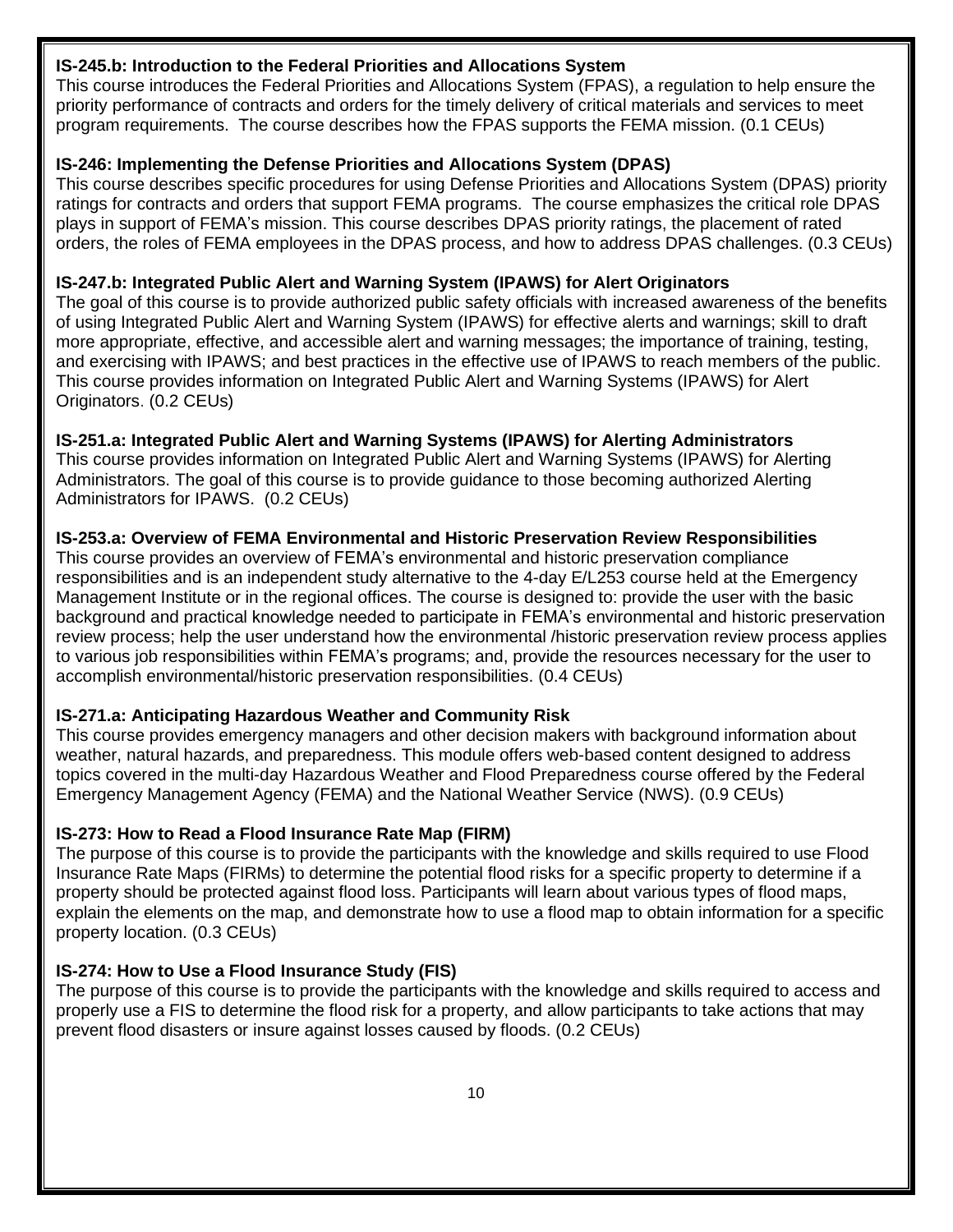## **IS-279.a: Engineering Principles and Practices for Retrofitting Flood-Prone Residential Structures**

This course provides essential, non-technical background knowledge about retrofitting. The retrofitting measures presented are creative and practical, comply with applicable floodplain regulations, and are satisfactory to homeowners. It is assumed that students planning to attend the technical course at EMI will have mastered this ISP course. (1.0 CEUs)

#### **IS-280: Overview of: Engineering Principles and Practices for Retrofitting Flood-Prone Residential Structures, FEMA Publication 259, 3rd Edition**

This course serves as an overview of the contents of the revised FEMA P-259, Engineering Principles and Practices for Retrofitting Flood-Prone Residential Structures. (0.1 CEUs)

#### **IS-284.a: Using the Substantial Damage Estimator 3.0 Tool**

This course will enable learners to successfully use the Substantial Damage Estimator 3.0 tool. Successful use is defined as accurately populating the electronic forms within the tool; saving individual-structure and community-wide data; running all reports available in the tool; and importing and exporting data to other formats, such as Excel. Learners must download, install and use the SDE 3.0 Software to complete the course. (0.3 CEUs)

#### **IS-285: Substantial Damage Estimation for Floodplain Administrators**

This training is designed to help assist tribal, local, and State officials in making substantial damage determinations in accordance with the NFIP using the FEMA Substantial Damage Estimator (SDE) software. (0.4 CEUs)

#### **IS-288.a: The Role of Voluntary Agencies in Emergency Management**

This course provides a basic understanding of the history, roles, and services of disaster relief volunteer agencies in providing disaster assistance. It is appropriate for both the general public and those involved in emergency management operations. (0.1 CEUs)

#### **IS-289: Voluntary Agency Liaison (VAL) Overview**

This course will familiarize participants with the role of the VAL and provide a basic understanding of the VAL responsibilities and their importance in coordinating with partners across the disaster spectrum in support of survivor needs. The course will also help cadres within FEMA, State, Local, Tribal and Territorial partners, nonprofit organizations, and the private sector understand how to work with the VAL. (0.3 CEUs)

#### **IS-293: Mission Assignment Overview**

This course is intended to provide an overview of the basics of the mission assignment (MA) process starting with the request for federal assistance through MA closeout. The primary audience for this course includes all those who have a role in the mission assignment process including local/state and tribal government, other federal agency and FEMA staff. (0.3 CEUs)

#### **IS-302: Modular Emergency Radiological Response Transportation Training**

This module can serve as a refresher training course for those students already proficient in radiological response. This course includes the following topics: radiological basics, biological effects, hazard recognition (markings, labels, and placards), initial response actions, radioactive material shipping packages, on-scene patient handling, radiological terminology and units, assessing package integrity, radiation detection instrumentation, and radiological decontamination. (1.0 CEUs)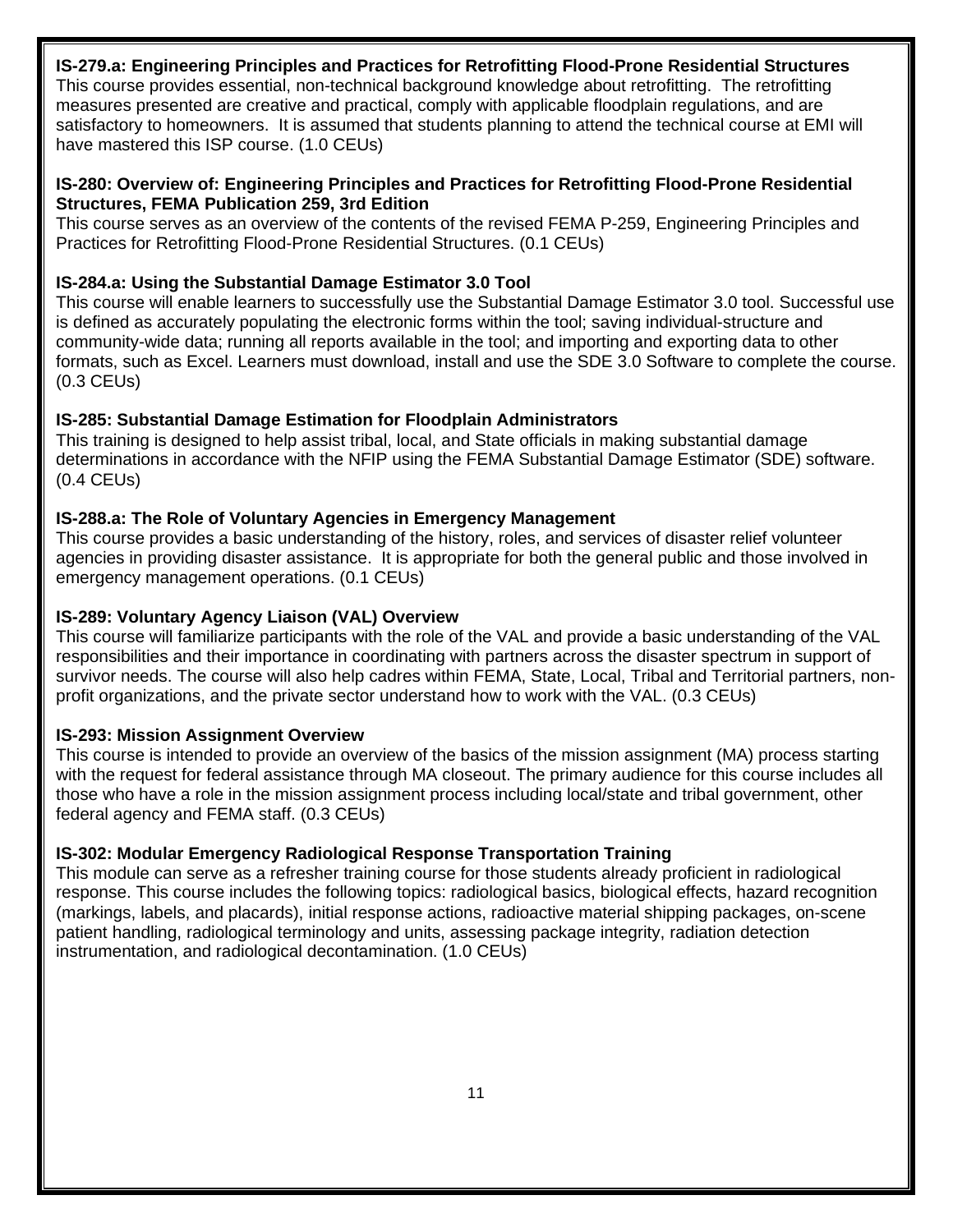## **IS-315.a: CERT and the Incident Command System (ICS)**

The Incident Command System (ICS) is a proven management system used by emergency managers. Applying ICS during a Community Emergency Response Team (CERT) activation will help maintain the safety of disaster workers, provide clear leadership and organizational structure, and improve the effectiveness of rescue efforts. This course will cover the principles of ICS and help learners understand how to effectively apply the principles through interactive real-life scenarios. (0.2 CEUs)

#### **IS-317.a: Introduction to Community Emergency Response Team (CERTs)**

The Community Emergency Response Team (CERT) Program educates individuals about disaster preparedness and trains and organizes teams of volunteers that can support their communities during disasters. The CERT Program offers training in basic disaster response skills, such as fire safety, light search and rescue, and disaster medical operations. With proper CERT training, you can help protect your family, neighbors, and co-workers if a disaster occurs. This course is an Independent Study course that serves as an introduction to CERT for those interested in completing the basic CERT training or as a refresher for current team members. The course includes six modules: CERT Basics, Fire Safety, Hazardous Material and Terrorist Incidents, Disaster Medical Operations, and Search and Rescue, and Course Summary. While the course is useful as a primer or refresher for CERT training, it is not equivalent to, and cannot be used in place of, the classroom delivery of the CERT Basic Training. To become a CERT volunteer, one must complete the classroom training offered by a local government agency such as the emergency management agency, fire or police department. Contact your local emergency manager to learn about the local education and training opportunities available to you. Let this person know about your interest in taking CERT training. (0.2 CEUs)

#### **IS-318: Mitigation Planning for Local and Tribal Communities**

The goal of this course is to: Assist participants in undertaking the hazard mitigation plan development process. This plan will meet the needs of your community and fulfill the requirements for local plans, as described in 44 Code of Federal Regulations (CFR) §201.6, or for Tribal plans, as described in 44 CFR §201.7.; and to help federal and state plan reviewers interpret the regulations to inform the review of local or Tribal hazard mitigation plans. (1.2 CEUs)

## **IS-319.a: Tornado Mitigation Basics for Mitigation Staff**

The goal of this course is to train Hazard Mitigation Specialists to explain both the tornado and high-wind hazards and how to mitigate future damages effectively, to people affected by these hazard events. (0.1 CEUs)

#### **IS-320: Wildfire Mitigation Basics for Mitigation Staff**

The goal of this course is to help members of FEMA's Hazard Mitigation disaster workforce successfully communicate to the public the risks associated with wildfires, and the mitigation measures available to improve personal safety and reduce damages to structures and personal property. This module is one in a series of Independent Study modules for the Hazard Mitigation disaster workforce, which addresses appropriate basic mitigation information for public consumption regarding earthquakes, floods, hurricanes, tornados, and wildfires. (0.1 CEUs)

## **IS-321: Hurricane Mitigation Basics for Mitigation Staff**

The goal of this course is to help members of FEMA's Hazard Mitigation disaster workforce successfully communicate to the public the risks associated with hurricanes, and the mitigation measures available to improve personal safety and reduce damages to structures and personal property. This module is one in a series of Independent Study modules for the Hazard Mitigation disaster workforce, which addresses appropriate basic mitigation information for public consumption regarding earthquakes, floods, hurricanes, tornados, and wildfires. (0.2 CEUs)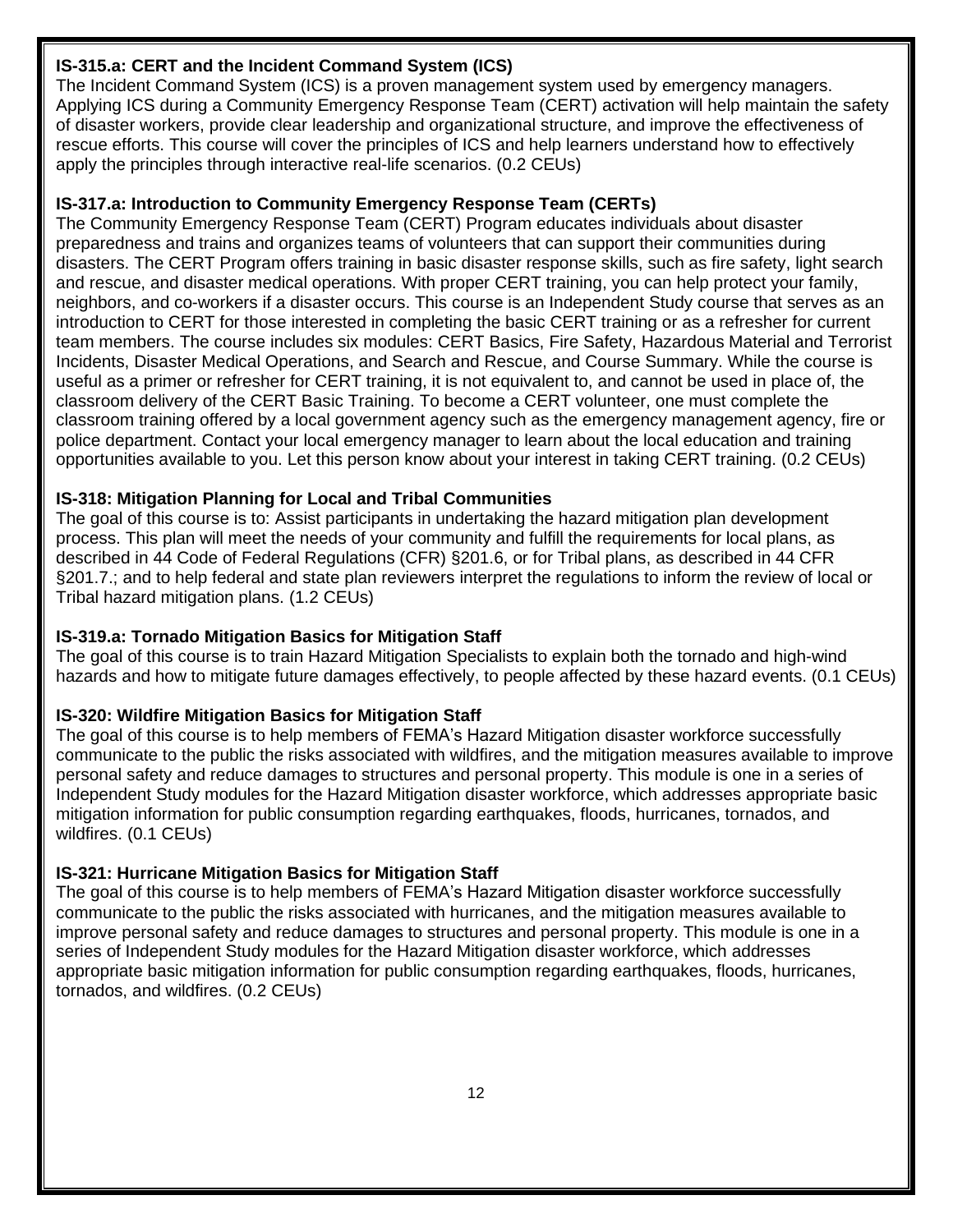## **IS-322: Flood Mitigation Basics for Mitigation Staff**

The goal of this course is to help members of FEMA's Hazard Mitigation disaster workforce successfully communicate to the public the risks associated with floods, and the mitigation measures available to improve personal safety and reduce damages to structures and personal property. This module is one in a series of Independent Study modules for the Hazard Mitigation disaster workforce, which addresses appropriate basic mitigation information for public consumption regarding earthquakes, floods, hurricanes, tornados, and wildfires. (0.1 CEUs)

## **IS-323: Earthquake Mitigation Basics for Mitigation Staff**

The goal of this course is to help members of FEMA's Hazard Mitigation disaster workforce successfully communicate to the public the risks associated with earthquakes, and the mitigation measures available to improve personal safety and reduce damages to structures and personal property. This module is one in a series of Independent Study modules for the Hazard Mitigation disaster workforce, which addresses appropriate basic mitigation information for public consumption regarding earthquakes, floods, hurricanes, tornados, and wildfires. (0.1 CEUs)

## **IS-324.a: Community Hurricane Preparedness**

This course provides people involved in the decision making process for hurricane preparedness with basic information about: How hurricanes form; The hazards they pose; How the National Weather Service (NWS) forecasts future hurricane behavior; and, what tools and guiding principles can help emergency managers prepare their communities. (1.0 CEUs)

## **IS-325: Earthquake Basics: Science, Risk and Mitigation**

This course presents basic information on earthquake science, risk, and mitigation. It also discusses techniques for structural and non-structural earthquake mitigation. Earthquake Basics is targeted to a wide range of audiences, including homeowners, business owners, the private sector, federal, state, tribal and local government workforce at all levels, first responders, non-profit organizations, volunteers, and communitybased organizations. (0.1 CEUs)

## **IS-326: Community Tsunami Preparedness**

This course is designed to help emergency managers prepare their communities for tsunamis. Lessons include basic tsunami science, hazards produced by tsunamis, regional U.S. tsunami risks, the tsunami warning system, the importance of public education activities, and how to craft good emergency messages and develop tsunami response plans. (0.6 CEUs)

## **IS-328: Plan Review for Local Mitigation Plans**

This course provides State and FEMA staff that review Local Mitigation Plans with the information and training they will need to determine if a plan meets federal mitigation planning requirements. (0.3 CEUs)

## **IS-329: Mitigation Planning for States**

This course is designed to provide state staff responsible for hazard mitigation planning with an overview of the mitigation planning requirements established in 44 Code of Federal Regulations (CFR) §§201.3(c), 201.4, and 201.5. (0.4 CEUs)

## **IS-337: Posting Integrated Financial Management Information System Transaction**

This course trains participants to post financial transactions to the Integrated Financial Management Information System (IFMIS). Participants learn about transactions for the following: commitments, obligations, invoices, expenditures, reports, and more. Participants will view transaction demonstrations and be guided through questions to ensure their understanding of each transaction. Successful completion of the course is required before access to the system will be granted. (0.5 CEUs)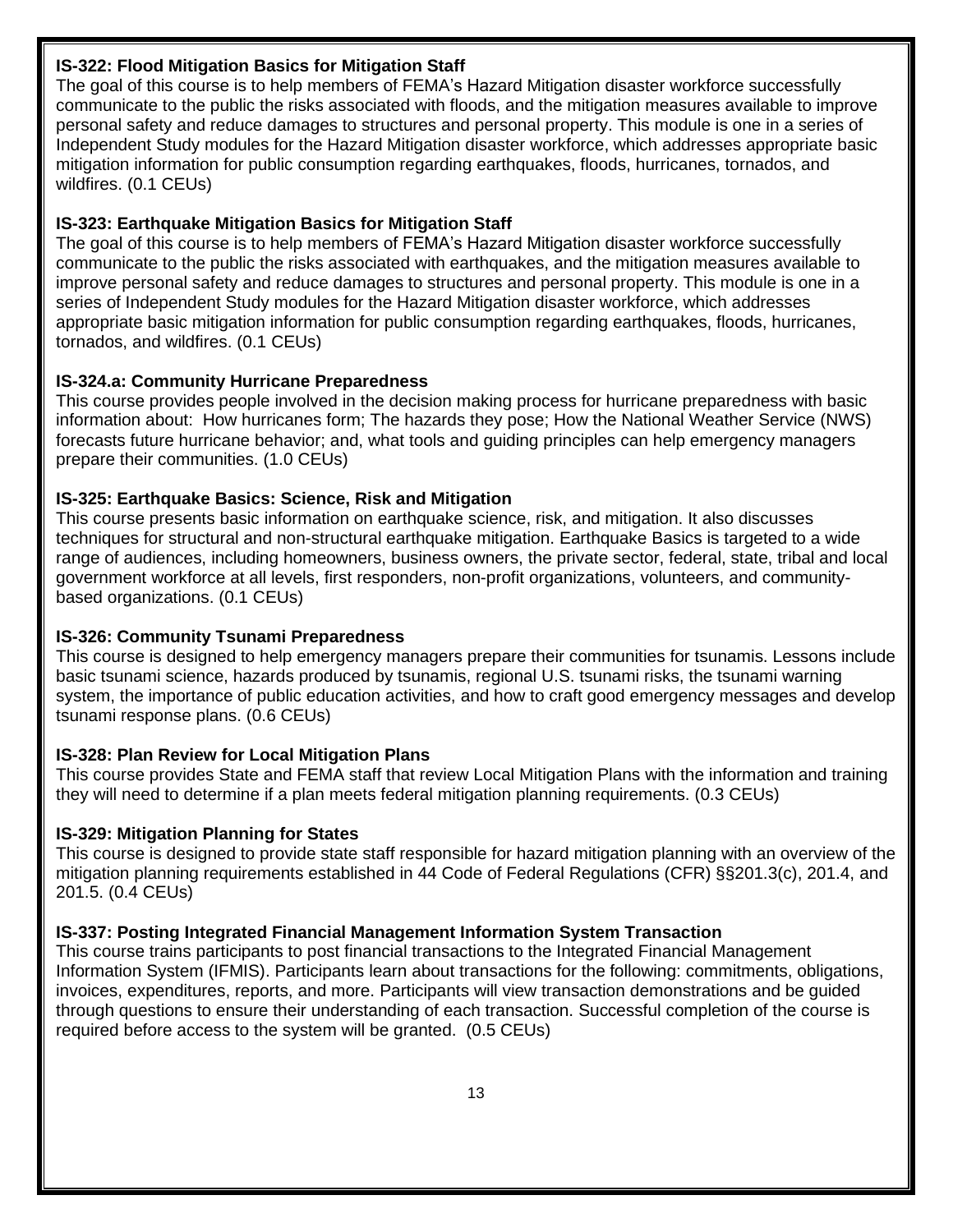## **IS-350: Mitigation Planning for Tribal Communities**

The goal of this course is to provide tribal officials, planners, emergency managers, and other partners with the information necessary to prepare and implement a Tribal hazard mitigation plan. The emphasis is on getting the right people to the table and working through the full planning process. (0.6 CEUs)

#### **IS-360: Preparing for Mass Casualty Incidents: A Guide for Schools, Higher Education, and Houses of Worship**

This course provides leading practices and resources to assist elementary and secondary schools, institutions of higher education, and houses of worship in developing emergency plans for preparing for, responding to, and recovering from mass casualty incidents. (0.3 CEUs)

## **IS-362.a: Multi-hazard Emergency Planning for Schools**

This course covers basic information about developing, implementing, and maintaining a school emergency operations plan (EOP). The goal of this course is to provide students with an understanding of the importance of schools having an EOP and basic information on how an EOP is developed, exercised, and maintained. This course is designed for teachers, substitute teachers, counselors, parent volunteers, coaches, bus drivers, and students; however, anyone with a personal/professional interest in school preparedness is welcome to participate. (0.3 CEUs)

## **IS-363: Introduction to Emergency Management for Higher Education**

The goal of this course is to provide Institutions of Higher Education (IHEs) with knowledge and planning strategies to protect lives, property, and the environment by supporting operations more effectively within the context of comprehensive emergency management. (0.3 CEUs)

#### **IS-366.a: Planning for the Needs of Children in Disasters**

Provides guidance for Emergency Managers and implementers of children's programs about meeting the unique needs that arise among children as a result of a disaster or emergency. (0.6 CEU's)

#### **IS-368: Including People With Disabilities & Others With Access & Functional Needs in Disaster Operations**

The purpose of this course is to increase awareness and understanding of the need for full inclusion of disaster survivors and FEMA staff who are people with disabilities and people with access and functional needs. The course provides an overview of disabilities and access and functional needs and explains how disaster staff can apply inclusive practices in their disaster assignments. (0.2 CEUs)

#### **IS-393.b: Introduction to Hazard Mitigation**

Mitigation means taking action to reduce or eliminate long-term risk from hazards and their effects. FEMA has produced a series of courses intended to train those who have responsibility for, or simply interest in, reducing hazard risks in their States, communities, or Tribes. This course provides an introduction for those who are new to emergency management and/or hazard mitigation. (0.2 CEUs)

#### **IS-394.a: Protecting Your Home or Small Business from Disaster**

This course will address different types of hazards and describe specific measures that you can take to protect your home and place of business. It is intended to provide protective measures that can reduce negative consequences of disasters to homes or small businesses. (0.4 CEUs)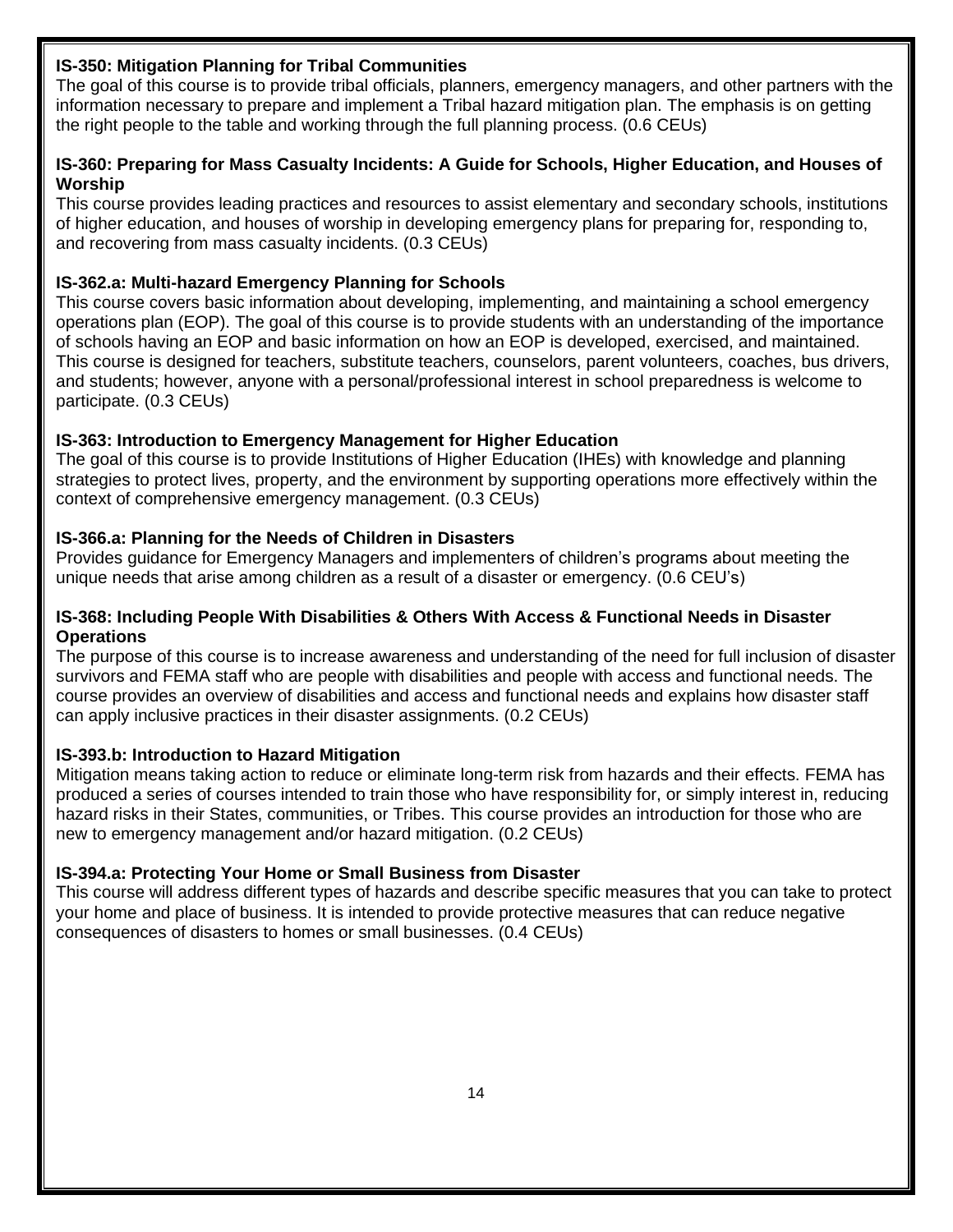#### **IS-395: FEMA Risk Assessment Database**

This course is designed to train the FEMA 452 Risk Assessment and FEMA 455 Rapid Visual Screening for Buildings components of the Building Design for Homeland Security course. Students will learn how to prepare risk assessments using the database, including how to download and install the database, conduct FEMA 452 based assessments, conduct FEMA 455 based Rapid Visual Screening (RVS), and perform assessment program management and system administrative functions. The primary audience for this course is building sciences and design professionals community (architects, engineers, security personnel and facility planners) working for private institutions. (0.2 CEUs)

## **IS-403: Introduction to Individual Assistance (IA)**

This course provides a basic introduction to IA, the Individual Assistance program. This information should assist FEMA personnel with basic knowledge to provide applicants with accurate information. (0.1 CEUs)

## **IS-405: Mass Care/Emergency Assistance Overview**

This course provides an introduction to Mass Care and Emergency Assistance (MC/EA) support, with a focus on Whole Community, by outlining the importance of collaboration and coordination between government, nonprofit, public, and private sectors. (0.1 CEUs)

#### **IS-453: Introduction to Homeland Security Planning**

This course serves as an introduction to, and overview of, homeland security planning. This course is meant to act as an awareness tool for employees who may or may not have a direct homeland security planning job function. For those who do have job functions that require additional training in planning, this course is meant to be a "gateway" to the three-day Introduction to Homeland Security/Homeland Defense course or the five-day National Planner's course. The primary goal of this course is to familiarize DHS employees with basic planning knowledge, as well as to encourage them to learn more about the planning process and to build basic analytical and planning skills. (0.2 CEUs)

#### **IS-505: Religious and Cultural Literacy and Competency in Disaster**

Religious and cultural communities are key partners in building a culture of preparedness. Faith-based and community organizations also offer a wide variety of human and material resources that can prove invaluable during and after an incident. Collaborating with these vital community members will allow emergency managers to access a multitude of local resources and ensure members of the whole community can contribute to disaster resilience efforts. (0.4 CEUs)

## **IS-520: Introduction to Continuity of Operations Planning for Pandemic Influenzas**

This course introduces students to the characteristics of a pandemic influenza, the effects that a pandemic can have on every facet of our society, and the steps their organizations can take to minimize the effects of a pandemic. The primary audiences for this course are personnel at any level of government, representatives from non-governmental organizations (NGOs), or representatives from private industry who may have a need for a basic understanding of pandemic influenza and the impacts that they can expect should a widespread pandemic occur in the United States. (0.1 CEUs)

#### **IS-545: Reconstitution Planning Course**

This course is based on the guidance to the Federal Executive Branch departments and agencies for developing Continuity of Operations (COOP) Plans and Programs. The purpose of the Reconstitution Planning Workshop is to assist Federal Department and Agency, State, local, tribal, and territorial jurisdictions with the importance of developing effective and comprehensive reconstitution planning. (0.5 CEUs)

#### **IS-551: Devolution Planning**

This course is designed to provide you with the tools and practical knowledge necessary to develop your organization's devolution plans and procedures. (0.2 CEUs)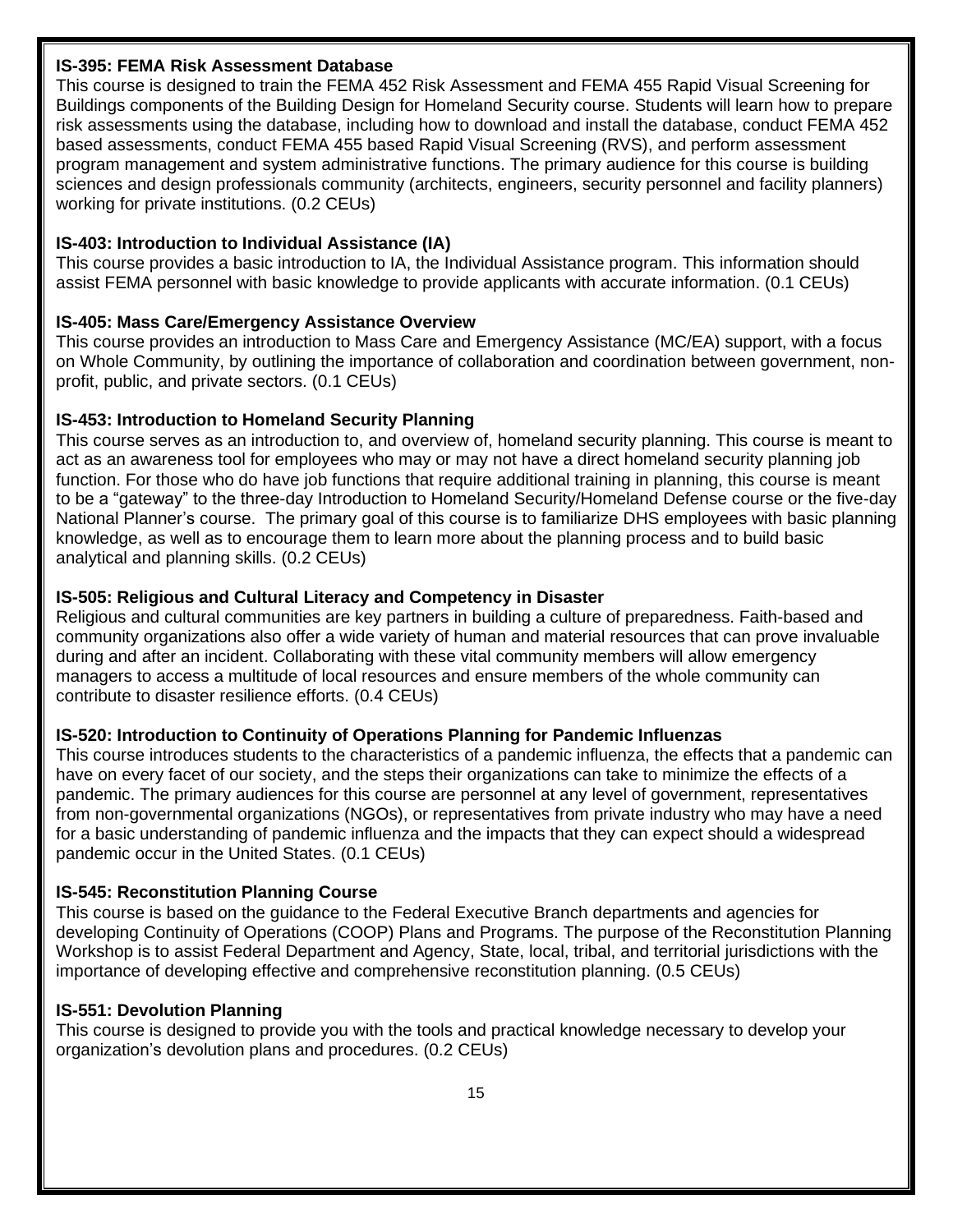#### **IS-552: The Public Works Role in Emergency Management**

This course provides an introduction to the role of Public Works departments in community emergency management. The training is intended to help communities improve their emergency management efforts regarding the functions of public works agencies prior to, during, and after disasters. (0.2 CEUs)

## **IS-553.a: Coordination between Water Utilities and Emergency Management Agencies**

This course seeks to enhance the knowledge and skills of emergency management agencies (EMAs) and drinking water and wastewater utilities (water sector) to enable more effective cross-sector relationships. (0.1 CEUs)

## **IS-554: Emergency Planning for Public Works**

This course explains how public works prepares and plans for emergencies. The primary audience for this course is public works professionals, urban planners, local government officials, elected officials. (0.3 CEUs)

#### **IS-556: Damage Assessment for Public Works**

The purpose of this course is to build local capacity for damage assessment by enabling the development or refinement of a damage assessment program for the public works agency. The primary audience for this course is public works professionals, urban planners, local government officials, elected officials. (0.3 CEUs)

#### **IS-558: Public Works and Disaster Recovery**

This course will explain how public works is involved in disaster recovery. The primary audience for this course is public works professionals, urban planners, local government officials, elected officials. (0.3 CEUs)

#### **IS-559: Local Damage Assessment**

This course provides information and resources that will enable participants to plan an effective damage assessment program and conduct rapid and effective damage assessments in order to save lives, protect property and the environment, and begin the process of recovery and mitigation. (0.2 CEUs)

## **IS-632.a: Introduction to Debris Operations in FEMA's Public Assistance Program**

This course covers basic information about debris operations under FEMA's Public Assistance Program. The goal for this course is to familiarize the student with general debris removal operations and identify critical debris operations issues. (0.2 CEUs)

## **IS-633: Debris Management Plan Development**

This course familiarizes students with the concepts of a debris management plan and the process and components involved in developing a comprehensive debris management plan. (0.6 CEUs)

## **IS-650.b: Building Partnerships with Tribal Governments**

Building Partnerships with Tribal Governments, provides a basic understanding of tribal governments in the United States, the history of the relationship between the Federal Government and tribes, and general information about tribal governance and cultures that will influence emergency management practices so that effective working relationships can be formed and evolve. (0.2 CEUs)

## **IS-660: Introduction to Public-Private Partnerships**

This course provides an introduction to the role of public-private partnerships in emergency preparedness and planning. The goal of this training is to establish a common vocabulary for public sector agencies and private sector organizations interested in utilizing partnerships to improve response, recovery, and resilience. (0.2 CEUs)

#### **IS-662: Improving Preparedness and Resilience through Public-Private Partnerships**

This course describes how to establish and sustain public-private partnerships, as well as how to communicate and share resources in a partnership. (0.2 CEUs)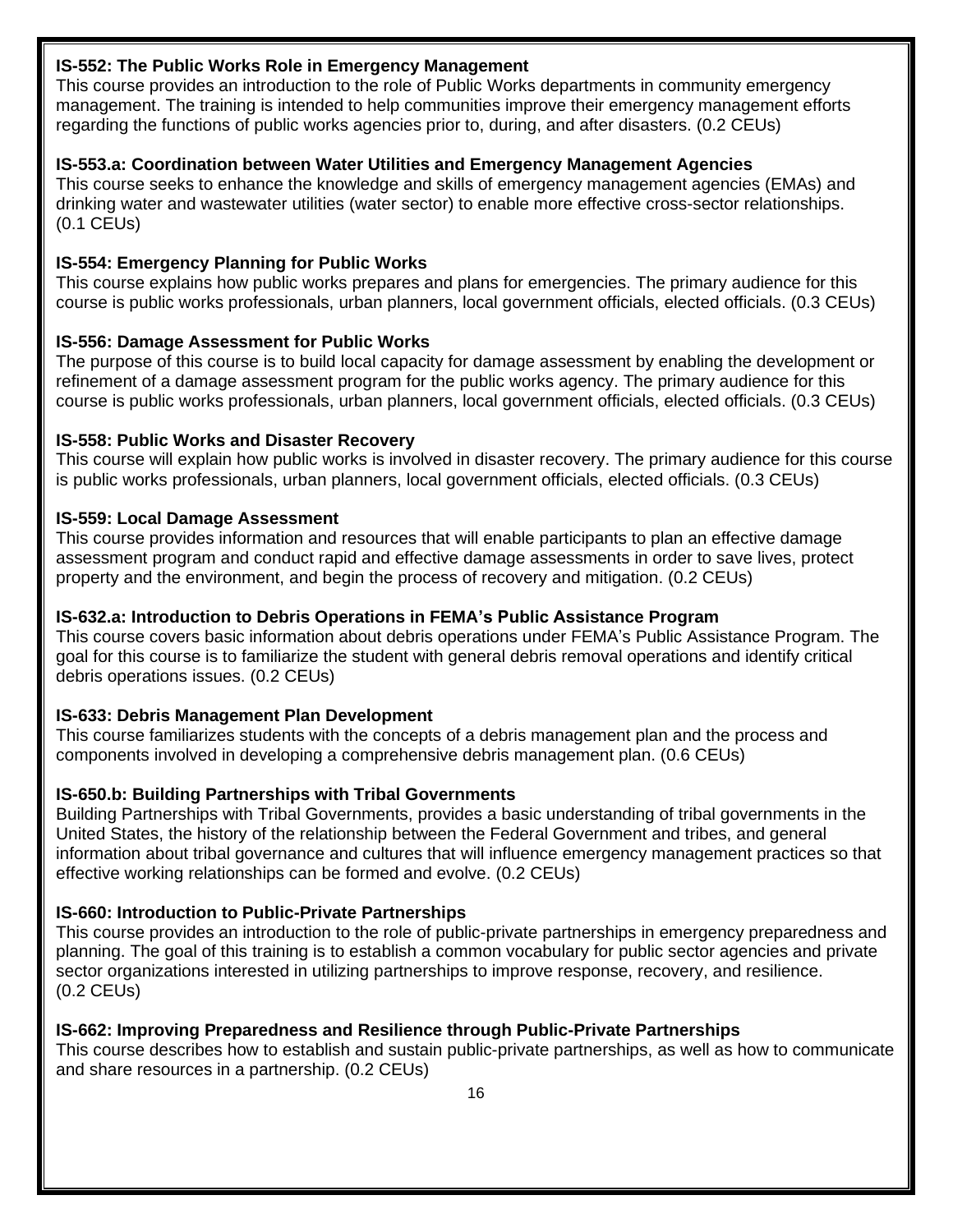#### **IS-700.b: National Incident Management System (NIMS), and Introduction**

This course provides an overview of the National Incident Management System (NIMS). The National Incident Management System defines the comprehensive approach guiding the whole community - all levels of government, nongovernmental organizations (NGO), and the private sector - to work together seamlessly to prevent, protect against, mitigate, respond to, and recover from the effects of incidents. The course provides learners with a basic understanding of NIMS concepts, principles, and components. (0.4 CEUs)

## **IS-703.b: National Incident Management System Resource Management**

The goal of the National Incident Management System Resource Management course is to introduce federal, state, local, tribal, and territorial emergency managers, first responders, and incident commanders from all emergency management disciplines to NIMS Resource Management. This includes private industry and volunteer agency personnel responsible for coordination activities during a disaster. (0.4 CEUs)

## **IS-706: NIMS Intrastate Mutual Aid, an Introduction**

This course is an introduction to NIMS intrastate mutual aid and assistance. You will learn about the purpose and benefits of mutual aid and assistance and emphasis that NIMS places on mutual aid and assistance. The course explains how to develop mutual aid and assistance agreements and mutual aid operational plans. (0.2 CEUs)

## **IS-727: Floodplain Management and Protection of Wetlands**

Executive Orders (EOs) 11988 and 11990 on Floodplain Management and Wetlands Protection require Federal agencies to avoid actions in or adversely affecting floodplains and wetlands unless there is no practicable alternative. EO 11988 establishes an eight-step process that agencies should carry out as part of their decision-making on projects that have the potential to impact floodplains. (0.4 CEUs)

## **IS-772.a: Individual Assistance Preliminary Damage Assessment Orientation**

This course provides an overview of the process for completing an Individual Assistance (IA) Preliminary Damage Assessment (PDA) and better prepares students if called upon to participate in a joint IA PDA. (0.1 CEUs)

## **IS-800.d: National Response Framework, an Introduction**

The goal of the IS-0800.d, National Response Framework, An Introduction, is to provide guidance for the whole community. Within this broad audience, the National Response Framework focuses especially on those who are involved in delivering and applying the response core capabilities. (0.3 CEUs)

# **IS-815: A-B-C's of Temporary Emergency Power**

The goal of this course is to acquaint members of various communities of practice (emergency management, public works, water/wastewater, healthcare, etc.) with requirements related to provision of temporary emergency power to their facilities following disruption of the commercial power grid. (0.2 CEUs)

# **IS-822: Fundamentals of Management and Support Coordination of Federal Disaster Operations**

This course is designed to provide the fundamental knowledge for Federal Emergency Management Agency (FEMA) and other Federal emergency management personnel to assist with disaster operations with incident management or support roles. The course content is based upon FEMA's authorities and doctrine. This awareness level course provides the learner a good starting point to further training in his/her specific FQS position. (0.4 CEUs)

## **IS-841.a: NEMIS HMGP System: Overview and Startup**

This course is part of the comprehensive training program for the FEMA eGrants system. This course is the second in the series of Independent Study (IS) courses for eGrants and will address the functions in the eGrants External System used by Applicants. (0.1 CEUs)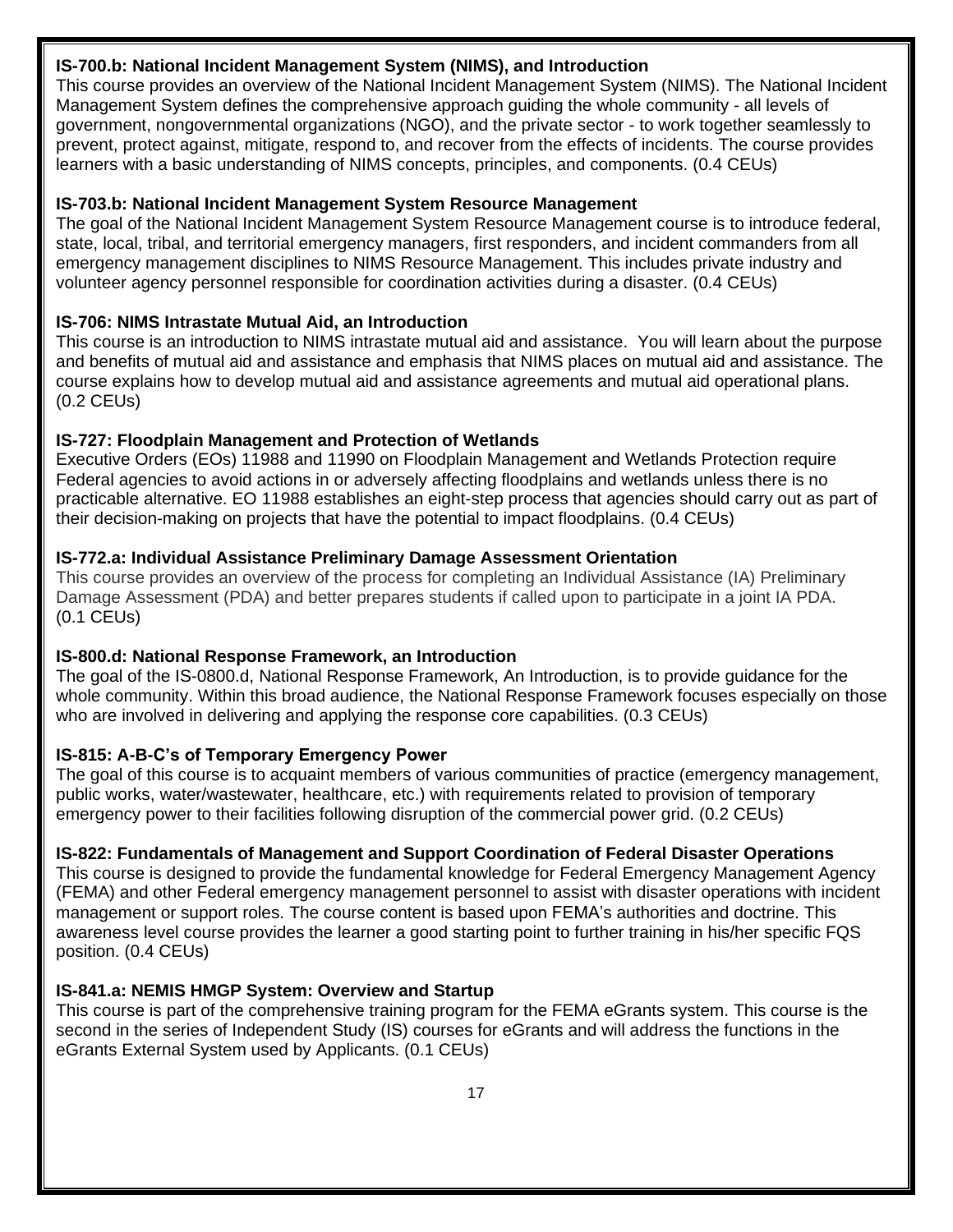#### **IS-842.b: NEMIS HMGP System: Enter the HMGP Application**

The NEIMS HMGP System: Enter the HMGP Application course provides NEMIS HMGP users with the basic information they need to enter HMGP applications in the system, review application information, and verify and submit HMGP applications to FEMA. (0.2 CEUs)

## **IS-843.a: NEMIS HMGP System: Project Eligibility Determination**

The NEIMS HMGP System: Project Eligibility Determination course provides NEMIS HMGP users with the basic information about the HMGP applications process. (0.1 CEUs)

#### **IS-844.a: NEMIS HMGP System: Managing Project Tasks**

The NEIMS HMGP System: Managing Projects course provides a way to administer Hazard Mitigation Grant Program (HMGP) information and grant applications. (0.1 CEUs)

#### **IS-845.a: NEMIS HMGP System: Oversight and Closeout**

The NEIMS HMGP System: Oversight and Closeout course provides a way to administer Hazard Mitigation Grant Program (HMGP) information and grant applications. (0.1 CEUs)

#### **IS-860.c: The National Infrastructure Protection Plan, An Introduction**

The purpose of this course is to present an overview of the National Infrastructure Protection Plan (NIPP). The NIPP provides the unifying structure for the integration of existing and future critical infrastructure security and resilience efforts into a single national program. (0.2 CEUs)

#### **IS-870.a: Dams Sector-Crisis Management**

This course is the first course in the Dams Sector Web-based training series. The purpose of this series of courses is to provide owners and operations with information pertaining to security to security awareness, protective measures, and crisis management. This course explains how crisis management is an important component of an overall risk management program and provides guidelines to assist owners and operations in developing Emergency Action, Continuity of Operations, Pandemic Preparedness, and Exercise plans. (0.2 CEUs)

#### **IS-871.a: Dams Sector-Security Awareness**

This course is the second course in the Dams Sector Web-based training series. The purpose of this series of courses is to provide owners and operators with information pertaining to security awareness, protective measures, and crisis management. This course explains how security awareness is an important component of an overall risk management program. In addition, it provides owners and operators with information that assists in identifying security concerns, coordinating proper response, and establishing effective partnerships with local law enforcement and first responders. (0.2 CEUs)

#### **IS-872.a: Dams Sector- Protective Measures**

This course is the third course in the Dams Sector Web-based training series. The purpose of this series of courses is to provide owners and operators as well as other dam and levee stakeholders with information pertaining to security awareness, protective measures, and crisis management. This course provides owners and operators with information regarding protective programs used to reduce and manage risk within the Dams Sector. (0.2 CEUs)

#### **IS-874: Introduction to Seepage and Internal Erosion and the Emergency Response to Seepage Related Dam Risks**

This course will introduce the concepts of identifying, monitoring, and addressing Seepage and Internal Erosion at dams. This course is also designed to build a foundation for emergency response personnel to seepage-related dam risks. (0.5 CEUs)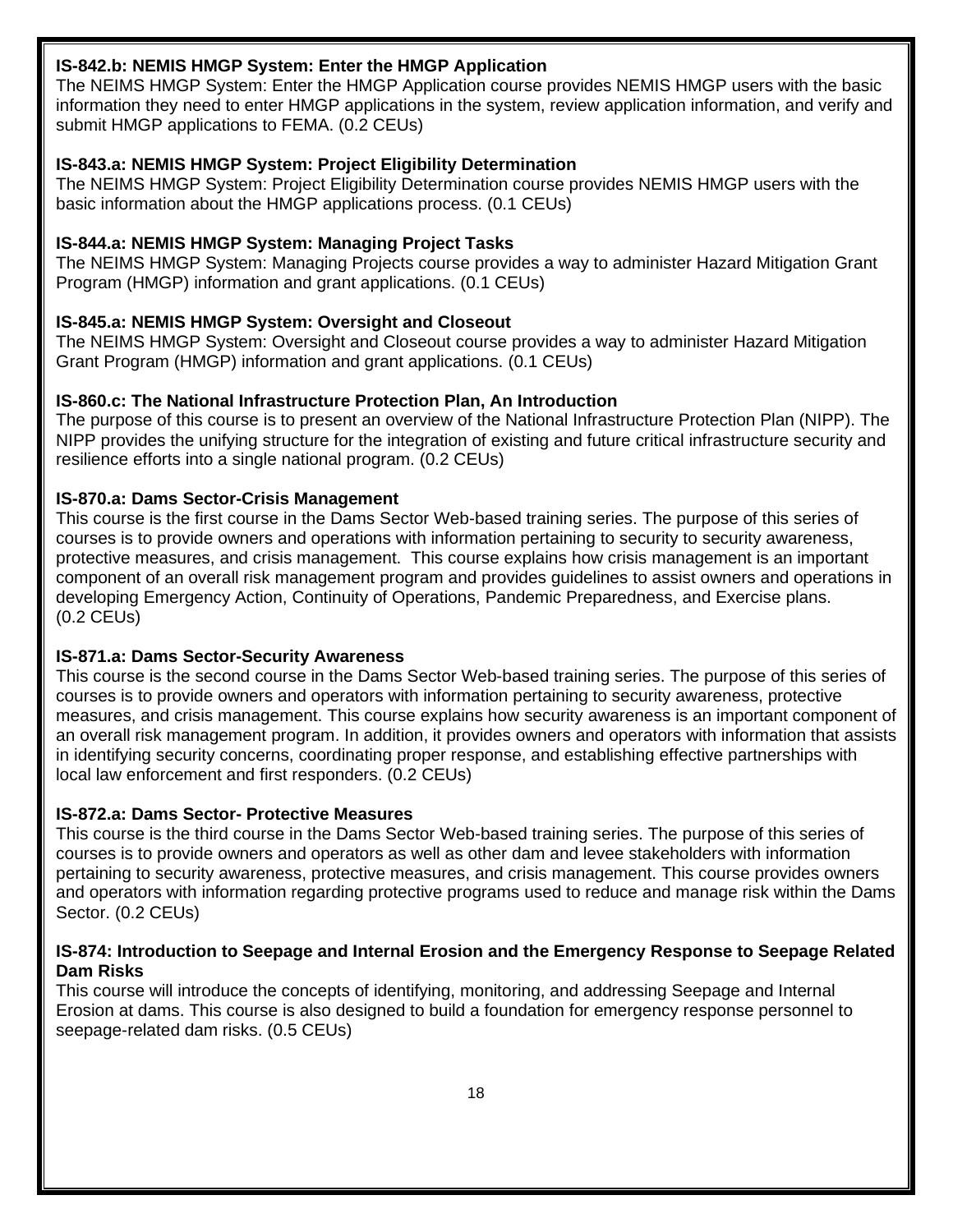## **IS-875: Identifying, Monitoring and Addressing Seepage and Internal Erosion at dams**

This course will introduce the concepts of identifying, monitoring, and addressing Seepage and Internal Erosion at dams. This course is also designed to build a foundation for personnel with a role and responsibility in dam risk management in the fundamentals of investigating seepage-related dam risks. (0.5 CEUs)

## **IS-876: Evaluation and Analysis of Internal Erosion and Seepage Conditions at dams**

This course will help participants build competency in the investigation and analysis of seepage and internal erosion at dams. This course is also designed to build a foundation for emergency response personnel and engineers to seepage conditions as they pertain to risk-based systems. (0.5 CEUs)

## **IS-904: Active Shooter Prevention: You Can Make a Difference**

We all play a critical role and the choices you make will have lasting ramifications on you and those around you. This course focuses on the actions you can take to help reduce the likelihood of an active shooter incident in your workplace. While we can't prevent these incidents 100% of the time, we can reduce the likelihood of an incident and prevent some incidents from occurring, thereby saving lives. During this course, we will share tools and perspectives you may use to reduce the likelihood of an active shooter incident. (0.1 CEUs)

#### **IS-906: Basic Workplace Security Awareness**

This course provides guidance to individuals and organizations on how to improve the security in your workplace and presents information on how employees can contribute to their organization's security. (0.1 CEUs)

#### **IS-907: Active Shooter: What You Can Do**

This course provides guidance to individuals, including managers and employees, so that they can prepare to respond to an active shooter situation. (0.1 CEUs)

#### **IS-908: Emergency Management for Senior Officials**

The purpose of this course is to introduce senior officials to the important role they play in emergency management. This course presents simple steps an official can take to become acquainted with their emergency management role, authorities, and team members. (0.1 CEUs)

#### **IS-909: Community Preparedness: Implementing Simple Activities for Everyone**

The purpose of this course is to present a model program for community preparedness. In addition, resources are available to help organizations conduct simple preparedness activities for everyone. (0.1 CEUs)

## **IS-912: Retail Security Awareness: Understanding the Hidden Hazards**

The purpose of this course is to make persons involved in commercial retail operations aware of the actions they can take to identify and report suspicious purchases or thefts of products that actors could use in terrorist or other criminal activities. This course provides an overview of prevention steps aimed at identifying and monitoring high-risk inventory products and reporting suspicious activities to law enforcement agencies. (0.1 CEUs)

## **IS-913.a: Critical Infrastructure Protection: Achieving Results through Partnership and Collaboration**

The purpose of this course is to introduce the skills and tools to effectively achieve results for critical infrastructure security and resilience through partnership and collaboration. The course provides an overview of the elements of and processes to develop and sustain successful critical infrastructure partnerships. (0.2 CEUs)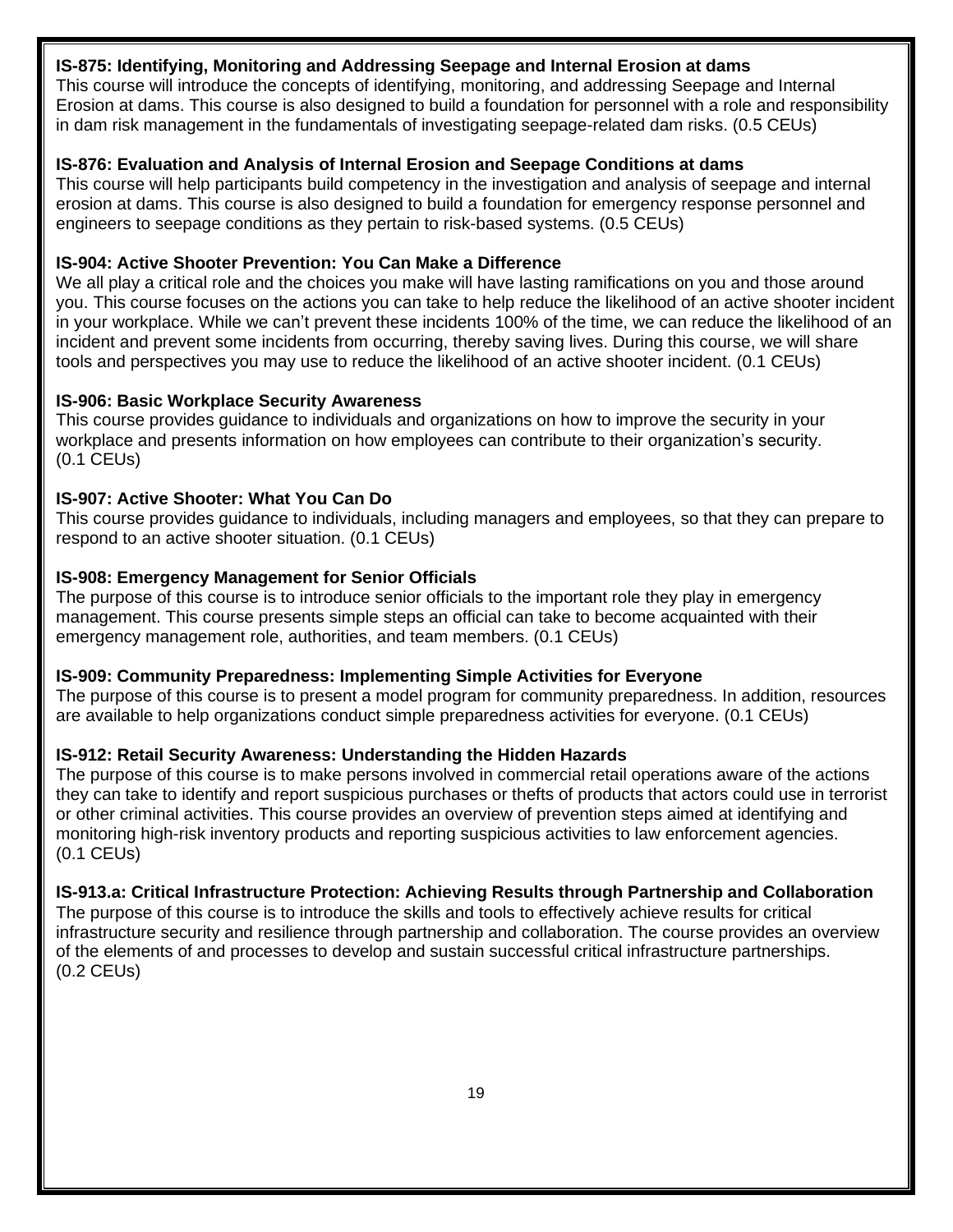## **IS-914: Surveillance Awareness: What You Can Do**

The purpose of this course is to make critical infrastructure employees and service providers aware of actions they can take to detect and report suspicious activities associated with adversarial surveillance. To achieve this goal, the course provides an overview of surveillance activities and the indicators associated with them, as well as the actions that employees and service providers can take to report potential surveillance incidents. (0.1 CEUs)

## **IS-915: Protecting Critical Infrastructure Against Insider Threats**

This course provides guidance to critical infrastructure employees and service providers on how to identify and take action against insider threats to critical infrastructure. (0.1 CEUs)

## **IS-916: Critical Infrastructure Security: Theft and Diversion- What You Can Do**

This course introduces critical infrastructure personnel to the information they need and the resources available to them to identify threats and vulnerabilities to critical infrastructure from the theft and diversion of critical resources, raw materials, and product that can be used for criminal or terrorist activities. The course also identifies actions that participants can take to reduce or prevent theft and diversion. (0.1 CEUs)

#### **IS-922.a: Applications of GIS for Emergency Management**

The goal of this course is to explore how GIS technology can support the emergency management community. Topics addressed in this course include: GIS fundamentals and history; how GIS is used in emergency management and tools available to enhance GIS usefulness. (0.3 CEUs)

#### **IS-951: DHS Radio Interoperability**

The intent of the DHS Radio Interoperability Course is to provide a mechanism for DHS employees in all related disciplines who utilize radio communications systems to understand the operation of portable/mobile radios, the basics of how radio systems work, and the principles and concepts of interoperable communications (especially within the National Incident Management System). Additionally, this training will provide instruction on how to locate and properly use the DHS Common Interoperability Channels. (0.2 CEUs)

## **IS-1000: Public Assistance Program and Eligibility**

The course provides an overview of Public Assistance project eligibility. By the end of the course, State, Local, Indian Tribal, and Territorial Applicants and Recipients will be able to understand all aspects of Public Assistance Program and project eligibility. (0.8 CEUs)

## **IS-1001: The Public Assistance Delivery Model Orientation**

This course provides an orientation to the changes and improvements of the "new" Public Assistance Delivery Model to more effectively deliver Public Assistance funding to impacted communities. By the end of the course, State, Local, Tribal, and Territorial Applicants and Recipients will be able to describe the foundations and organizational structure for delivery of the Public Assistance Program. (0.4 CEUs)

#### **IS-1002: FEMA Grants Portal-Transparency at Every Step**

This course provides an in-depth look into the Grants Portal. By the end of the course, State, Local, Tribal, and Territorial Applicants and Recipients will be able to discuss and use the Grants Portal software as it pertains to the Public Assistance program. (0.7 CEUs)

#### **IS-1004: The FEMA Site Inspection Process**

This course provides an in-depth look into the site inspection process. By the end of the course, State, Local, Tribal, and Territorial Applicants and Recipients will be able to accurately prepare for and participate in a site inspection. They will know what to expect from FEMA in addition to their own responsibilities regarding Site Inspection. Additionally, Applicants and Recipients will be prepared for their role post-site inspection. (0.4 CEUs)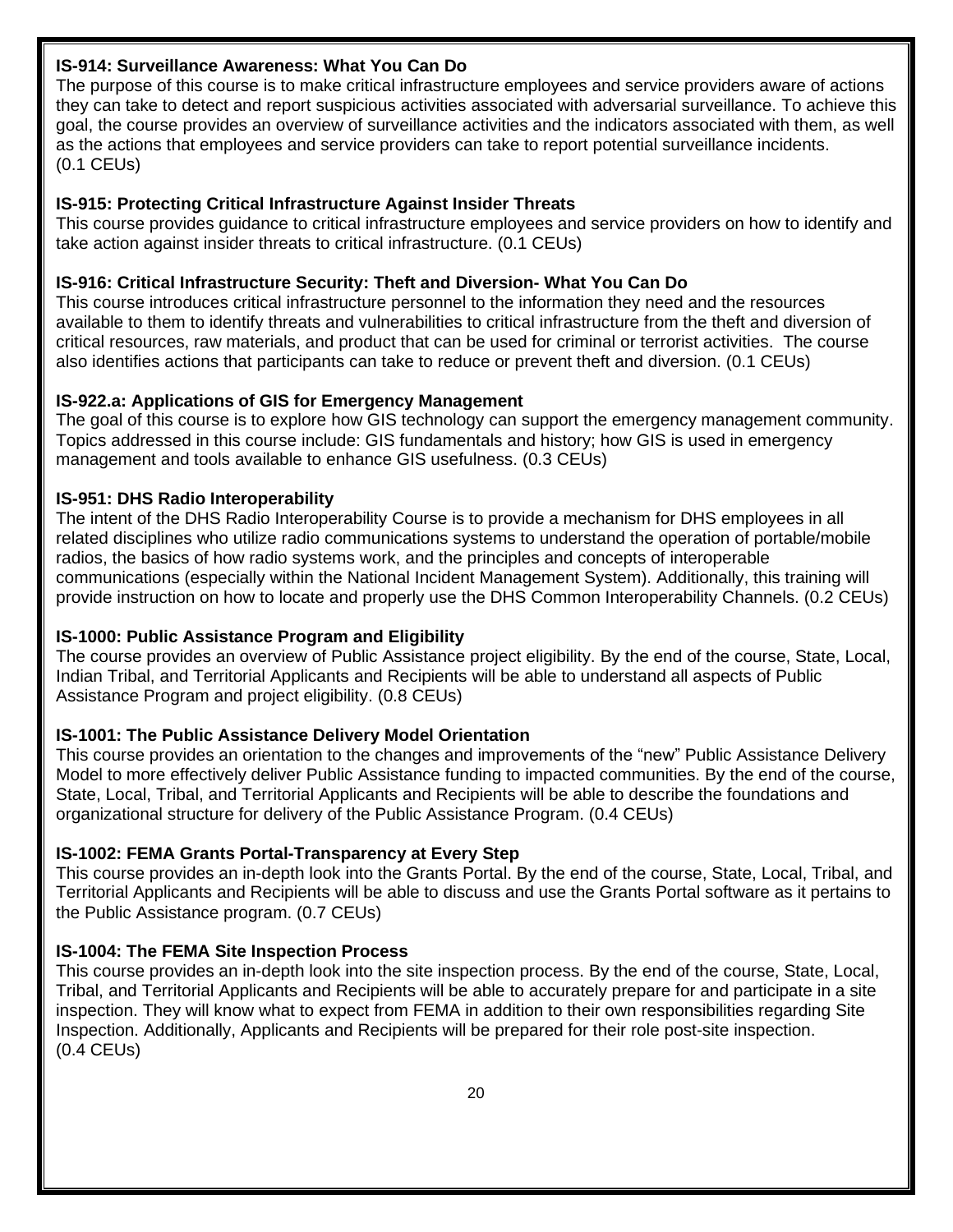#### **IS-1005: Public Assistance Alternative Procedures**

The course provides an overview of Public Assistance Alternative Procedures Program. By the end of the course, State, Local, Indian Tribal, and Territorial Applicants and Recipients will be able to understand all aspects of the Public Assistance Alternative Procedures Program. (0.4 CEUs)

## **IS-1006: Documenting Disaster Damage and Developing Project Files**

This course provides an overview of disaster-related damage documentation and project file development for the Public Assistance Program. By the end of the course, State, Local, Indian Tribal, and Territorial Applicants and Recipients will be able to document disaster-related damage, SOW, and costs, collect appropriate documentation, identify best practices for project file organization, and upload documentation into Grants Portal. (0.8 CEUs)

## **IS-1007: Detailed Damage Description and Dimensions**

This course provides an overview of the Public Assistance Program detailed Damage Description and Dimensions for grant development and review for approval in Grants Portal. By the end of the course, State, Local, Indian Tribal, and Territorial Applicants and Recipients will be able to understand all required components of the Damage Description and Dimensions. (0.5 CEUs)

## **IS-1008: Scope of Work Development (Scoping and Costing)**

This course provides an overview of the Public Assistance Program scoping and costing processes. By the end of the course, State, Local, Indian Tribal, and Territorial Applicants and Recipients will be able to develop and review a Scope of Work and accurate cost estimate. (0.5 CEUs)

## **IS-1009: Conditions of the Public Assistance Grant**

The course provides an overview of Public Assistance Program compliance. By the end of the course, State, Local, Indian Tribal, and Territorial Applicants and Recipients will be able to understand conditions of Public Assistance Program grant. (0.7 CEUs)

## **IS-1010: Emergency Protective Measures**

This course provides an overview of Emergency Protective Measures. By the end of the course, State, Local, Tribal, and Territorial Applicants and Recipients will be able to accurately capture emergency protective measures activities and document costs concerning actual overtime based on payroll policies, equipment usage, and reasonable materials purchases. (0.3 CEUs)

## **IS-1011: Roads and Culverts**

This course provides an overview of Road and Culverts. By the end of the course, State, Local, Tribal, and Territorial Applicants and Recipients will be able to differentiate maintenance work from disaster-related damages, describe the eligibility requirements for Public Assistance grants for roads and culverts, and identify tools for disaster-related damage documentation. (0.4 CEUs)

## **IS-1012: Direct Administrative Costs**

This course provides an overview of Direct Administrative Costs reimbursement by the Public Assistance Program. By the end of the course, Recipients and Sub-recipients will understand regulatory guidance and policy concerning Direct Administrative Costs as well as considerations for tracking, reporting, and claiming Direct Administrative Costs directly tied to Public Assistance Grants. (0.2 CEUs)

## **IS-1013: Costing- Estimates and the Cost Estimating Format**

The course provides an overview of costing and the Cost Estimating Format. By the end of the course, State, Local, Tribal, and Territorial Applicants and Recipients will be able to understand all aspects of costing and the Cost Estimating Format. (0.6 CEUs)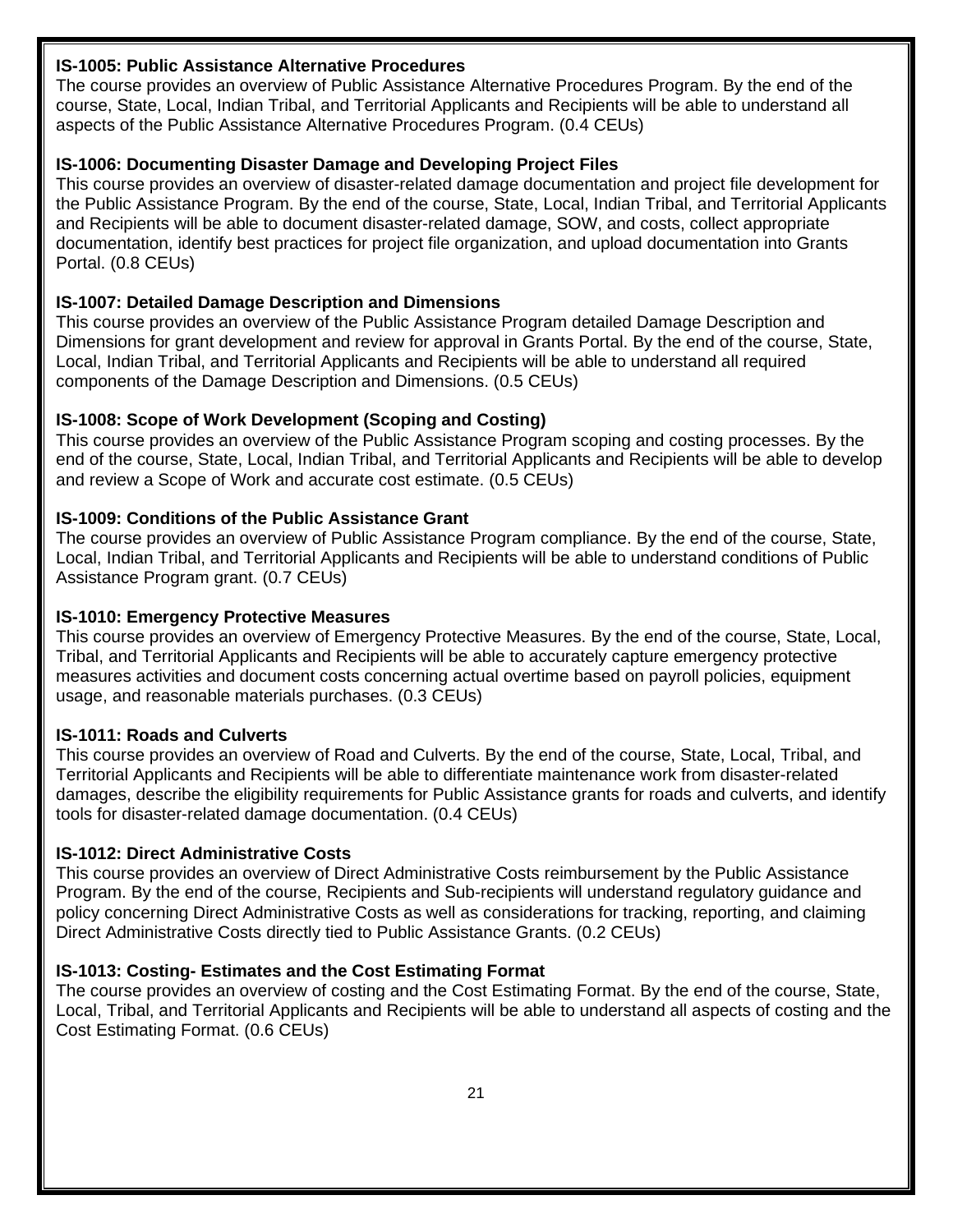#### **IS-1014: Integrating 406 Mitigation Considerations into Your Public Assistance Grant**

The course provides an overview of how to integrate Section 406 Hazard Mitigation into the Public Assistance grant application. By the end of this course, State, Local, Tribal, and Territorial Applicants and Recipients will be able to understand all aspects of Section 406 Hazard Mitigation of the Robert T. Stafford Act. (0.3 CEUs)

## **IS-1015: Insurance Considerations, Compliance, and Requirements**

The course provides an overview of the role of insurance in the Public Assistance process. By the end of the course, State, Local, Tribal, and Territorial Applicants and Recipients will be able to understand most common insurance considerations, compliance, and requirements as it relates to the potential impacts of Public Assistance grant funding. (0.3 CEUs)

#### **IS-1016: Environmental and Historic Preservation (EHP) Considerations/Compliance for Public Assistance Grants**

This course provides an overview of environmental and historic preservation considerations that may affect Public Assistance projects. By the end of the course, State, Local, Tribal, and Territorial Applicants and Recipients will have a general understanding of environmental and historic preservation compliance. (0.4 CEUs)

## **IS-1017: Scope Change Requests, Time Extensions, Improved/Alternate Project Requests**

The course provides an overview of Public Assistance project eligibility. By the end of the course, State, Local, Indian Tribal, and Territorial Applicants and Recipients will be able to describe all aspects of scope change requests, time extensions, and Improved and Alternate Project requests. (0.3 CEUs)

#### **IS-1018: Determination Memorandums and Appeals**

The course provides an overview of Public Assistance Determination Memorandums and the appeals process. By the end of the course, State, Local, Indian Tribal, and Territorial Applicants and Recipients will be able to understand all aspects of Public Assistance Determination Memorandums and the appeals process. (0.2 CEUs)

#### **IS-1019: Codes and Standards**

The course provides an overview regarding the application of Applicant-adopted and uniformly practiced codes and standards and how they are considered through Public Assistance Program grants. Americans with Disabilities Act considerations in disaster recovery is also addressed. By the end of the course, State, Local, Indian Tribal, and Territorial Applicants and Recipients will be able to understand how codes and standards and the Americans with Disabilities Act apply to disaster recovery within the Public Assistance Grant Program. This includes what documentation Applicants will need to show in supporting a codes and standards and/or American Disabilities Act repair claim for damaged elements. (0.4 CEUs)

#### **IS-1020: Public Assistance Donated Resources**

This course provides an overview of processes using donated resources for disaster-related response activities to the Public Assistance Program. By the end of the course, State, Local, Indian Tribal, and Territorial Applicants and Recipients will be able to accurately document and effectively manage and coordinate donated resources. (0.3 CEUs)

## **IS-1021: Bridge Damage Considerations**

The course provides an overview of bridge considerations regarding project eligibility. By the end of the course, State, Local, Tribal, and Territorial Applicants and Recipients will be able to describe all bridge considerations for the Public Assistance Program and project eligibility. (0.3 CEUs)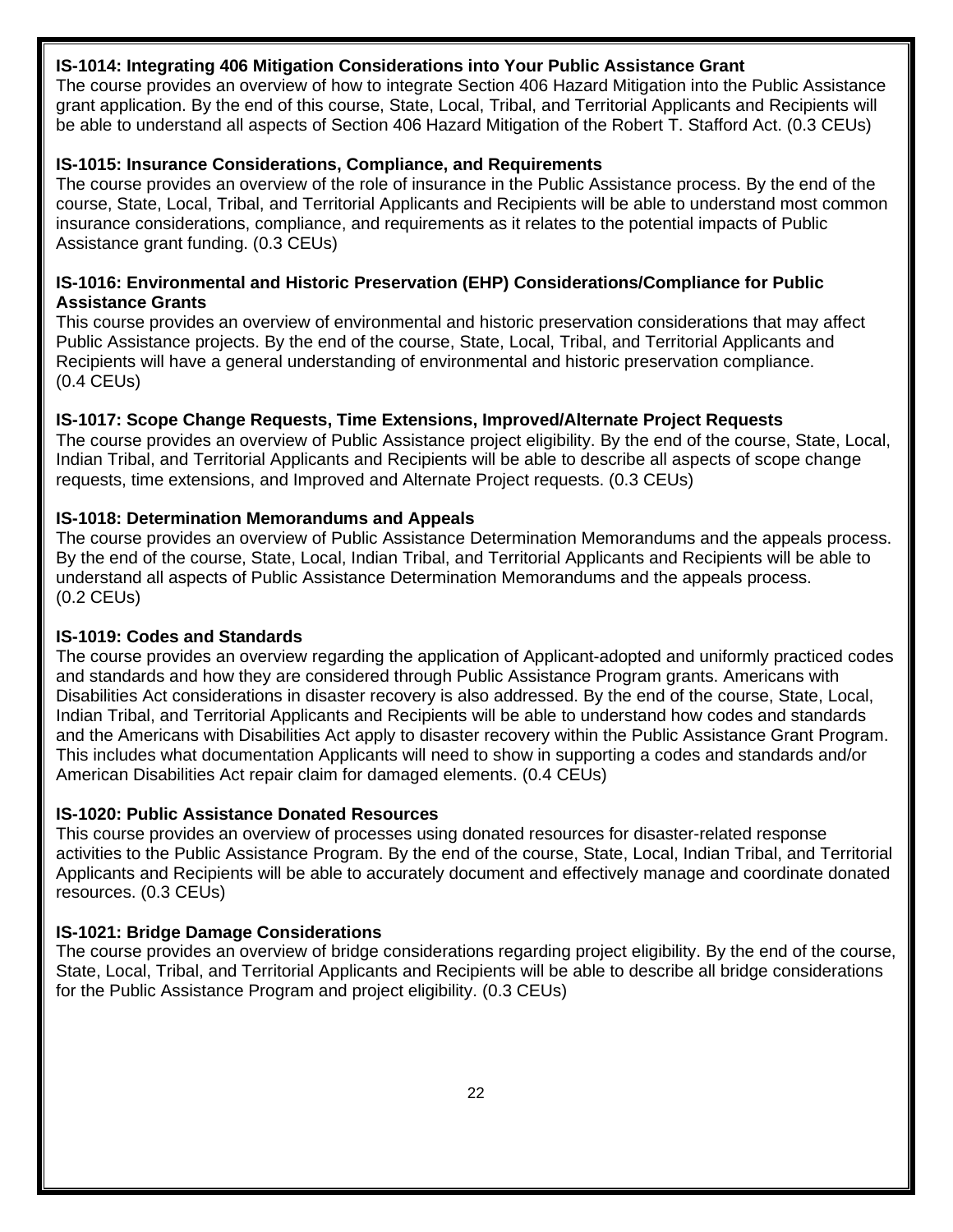## **IS-1022: Substantiating Disaster-Related Damages to Buildings, Contents, Vehicles, and Equipment**

The course provides an overview of Public Assistance project eligibility of Category E. By the end of the course, State, Local, Indian Tribal, and Territorial Applicants and Recipients will be able to explain eligibility requirement regarding buildings, contents, vehicles, and equipment. (0.2 CEUs)

#### **IS-1023: Electrical Systems Considerations**

The course provides an overview of electrical systems in the context of Public Assistance grant funded projects. By the end of the course, State, Local, Tribal, and Territorial Applicants and Recipients will be able to understand all aspects of electrical systems considerations and project eligibility. (0.3 CEUs)

#### **IS-1024: Water and Wastewater Treatment System Considerations**

The course provides an overview of water and wastewater treatment systems considerations. By the end of the course, State, Local, Tribal, and Territorial Applicants and Recipients will be able to understand all aspects of water and wastewater treatment system considerations. (0.3 CEUs)

#### **IS-1025: Grant Administration Decisions for Tribal Governments**

This course provides an overview of Public Assistance as it relates to federally recognized Tribal governments when deciding to act as a Recipient. By the end of the course, participants will be able to explain the different processes and key administrative requirements a Tribe must undertake in its decision to apply for Public Assistance as a Recipient who manages (and may also apply as a Sub-recipient), or as a Sub-recipient who reports to a Recipient (State or Territorial government entity). (0.6 CEUs)

#### **IS-1026: Eligibility of Private Nonprofit Organizations**

This course provides an overview of FEMA's delivery of Public Assistance grant funding to private nonprofit organizations. By the end of the course, State, Local, Indian Tribal, and Territorial Applicants and Recipients will be able to understand eligibility requirements, process and documentation requirements, and special considerations for securing Public Assistance grant funding for private nonprofit organizations. (0.5 CEUs)

#### **IS-1027: Fire Management Assistance Grants (FMAG)**

This course provides an overview of Fire Management Assistance Grant eligibility. By the end of the course, State, Local, Tribal, and Territorial prospective Applicants and Recipients will be able to understand all aspects of the Fire Management Assistance Grant Program. (0.3 CEUs)

#### **IS-1100.a: Increased Cost of Compliance**

This course provides the claims adjuster and insurance agent with the ICC information to assist and guide the policyholder through the mitigation claims process after a flood loss, while collaborating with the local community. Increased Cost of Compliance course provides an overview of ICC coverage and eligibility and takes the learner through the claims process to gain a better understanding of this important coverage benefit. (0.1 CEUs)

#### **IS-1101.b: Basic Agent Tutorial**

This course is intended to provide insurance agents an introduction to the National Flood Insurance Program (NFIP) and help them to gain an understanding of fundamental aspects of the program including general policy rules, regulations, flood map usage, proper rating methods and claims handling processes. (0.3 CEUs)

#### **IS-1102: Theory of Elevation Rating**

This course is to guide insurance professionals, particularly agents, through the steps to properly determine the Lowest Floor Elevation for Post-FIRM Buildings in A or V zones as shown on the FEMA Elevation Certificate. Due to BW-12 legislation and HFIAA-14, elevation certificates play a more crucial role in determining a policyholder's premium rate. (0.3 CEUs)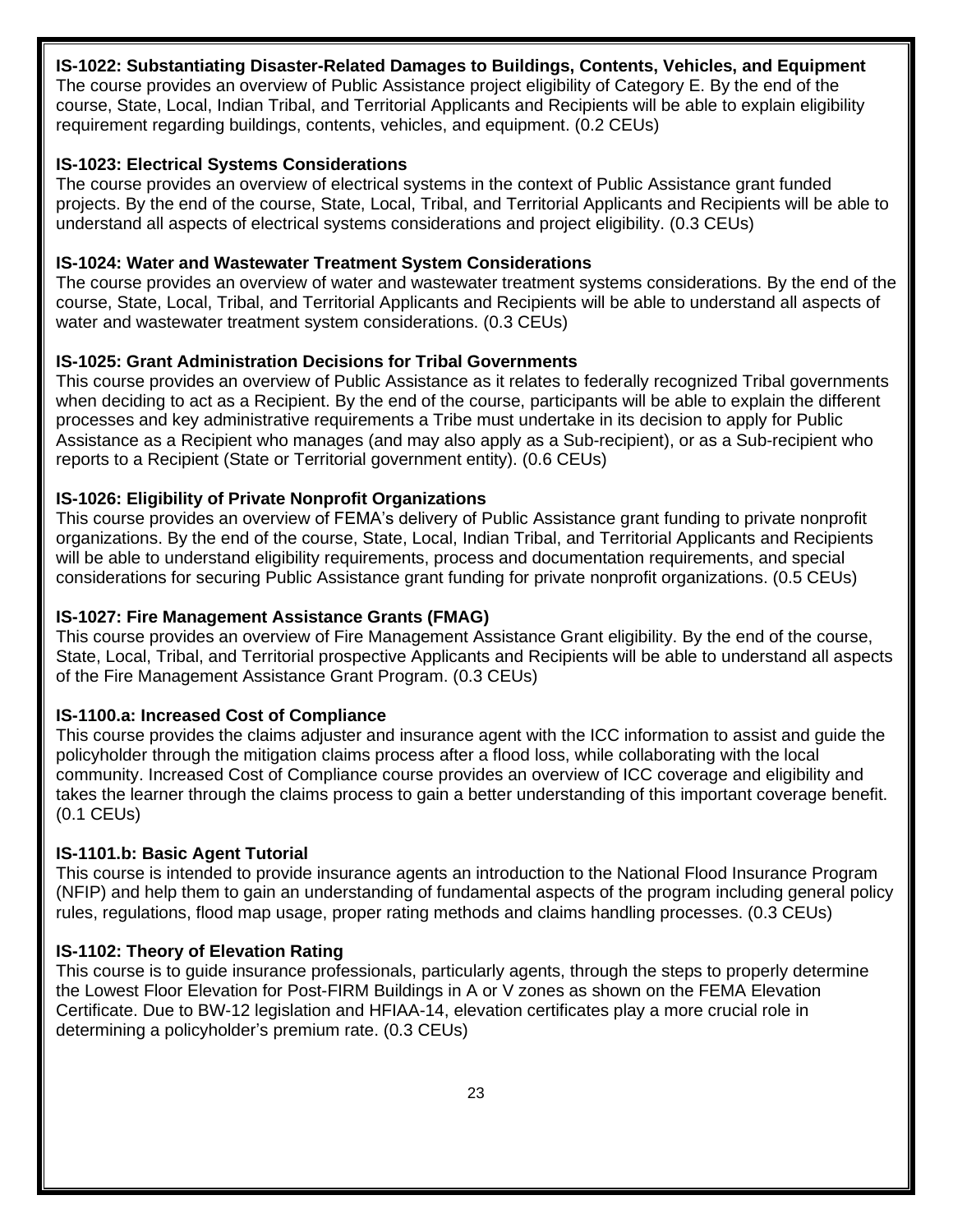#### **IS-1103.a: Elevation Certificate for Surveyors**

This course provides an in-depth look at the Elevation Certificate (EC) along with relevant resources to answer your questions. This is a four-lesson series for surveyors on how to accurately and thoroughly complete the EC, which helps agents determine the proper flood insurance premium rate. Properly completed ECs also aid local floodplain administrators in determining how high to elevate buildings located in the Special Flood Hazard Area to reduce flood risk. (0.2 CEUs)

## **IS-1104: NFIP Claims Review for Adjusters**

This course is designed to introduce adjusters to the National Flood Insurance Program (NFIP). The first lesson reviews the necessary qualifications and process to become a flood adjuster and the resources available to help adjusters learn what they need to know to become flood certified. (0.5 CEUs)

## **IS-1105.a: EC Made Easy: Elevation Certificate Overview**

This course provides a basic overview of the FEMA Elevation Certificate. (0.2 CEUs)

## **IS-1106.a: FEMA Mapping Changes**

This interactive course provides a practical look at how changes to FEMA flood maps affect property owners, insurance agents, lending institutions and others. FEMA Mapping Changes explores the impact of map changes through a series of self-guided interactive exercises designed to assist learners with how to navigate through mapping changes as they occur. (0.1 CEUs)

## **IS-1107: Adjuster Customer Service**

A flood might be one of the most traumatic events a person can experience. As one of the first people to interact with the policyholder after a flood you, the adjuster, play a critical role in representing the National Flood Insurance Program. A customer-centric focus can result in claims being closed faster, with fewer appeals, and happier policyholders. (0.3 CEUs)

## **IS-1108: Insuring Condominiums**

This course reviews the different ways that condominiums can be written in the NFIP and what makes condominiums unique—in other words, what sets them apart from other building types that are written in the National Flood Insurance Program. Rich Slevin of NFIP Training will lead you through a series of video segments covering topics relevant to condominiums in the NFIP. (0.1 CEUs)

## **IS-1109.a: Understanding Basement Coverage**

Understanding Basement Coverage reviews key characteristics of basement buildings and discusses covered and non-covered building and personal property items located in basement buildings. The final section concludes with Special Adjustment Issues. (0.1 CEUs)

## **IS-1110.a: Writing Commercial Exposures**

This course provides an introduction to commercial exposures and how they are insured within the National Flood Insurance Program (NFIP). (0.2 CEUs)

## **IS-1111: Introduction to Commercial Claims**

An introduction to Commercial Claims. It covers small and large commercial claims, certification requirements and adjuster authority, the General Property Form, NFIP documentation requirements, and adjustment standards and requirements. (0.1 CEU's)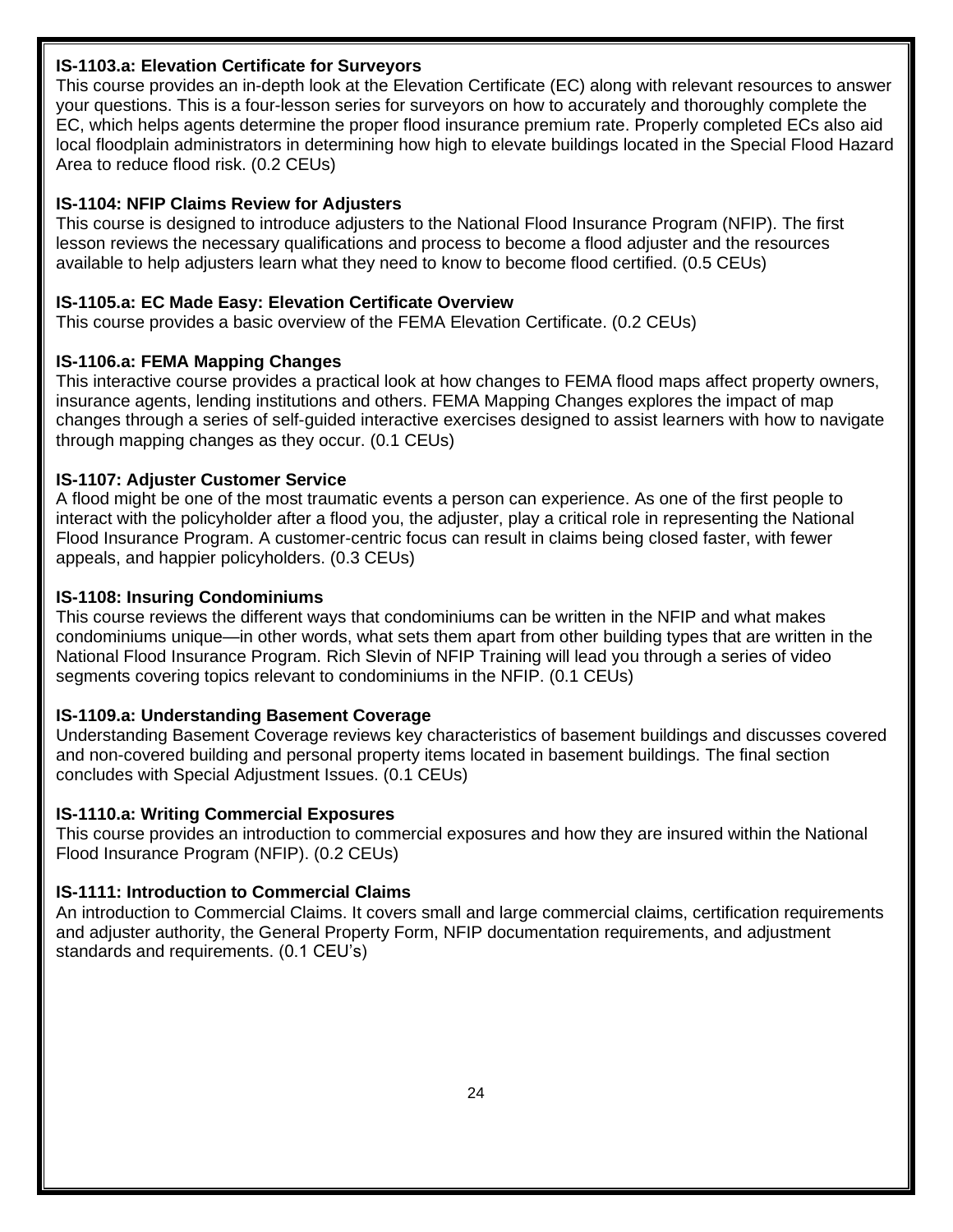## **IS-1112: Introduction to Flood Claims**

During an active storm season, NFIP flood-certified adjusters can be in high demand to assist property owners with claims that meet the general condition of flood. This course is designed to introduce adjusters to the National Flood Insurance Program (NFIP). The first lesson reviews the necessary qualifications and process to become a flood adjuster and the resources available to help adjusters learn what they need to know to become flood certified. The second lesson discusses the history and organization of the NFIP, provides an overview of the Standard Flood Insurance Policy (SFIP) and use of its three forms, and defines key terms and concepts that flood claims adjusters must know in order to accurately handle flood claims. (0.2 CEU's)

## **IS-1113: Coastal Barrier Resources Act**

Designed to assist Insurance agents with their understanding of the Coastal Barrier Resources System (CBRS) and Otherwise Protected Areas (OPAs). Agents must correctly identify buildings located in or near these protected areas to determine eligibility for flood insurance. In this course, we will review flood zones affected by the Act, describe the designation process, and discuss building eligibility in these designated areas on the NFIP flood insurance rate map. (0.1 CEUs)

## **IS-1114: Adjusting RCBAP and Condo Unit Owner Claims**

The Adjusting RCBAP and Condo Unit-Owner Claims course provides the Large Commercial and RCBAP authorized adjusters with the most challenging aspects of adjusting NFIP flood losses under the Residential Condominium Building Association Policy and the Dwelling Form, commonly referred to as the unit-owner policy. Flood losses to condominium buildings insured under the RCBAP and Dwelling Form are complex and must be thoroughly investigated to ensure proper claim handling. This course reviews specialized knowledge areas and adjustment concepts for consideration and use when adjusting these types of claims. (0.1 CEUs)

#### **IS-1115: Claims Process for Agents**

Geared towards insurance agents and their role in the flood insurance claims process. The course focuses on preparedness, customer service, and things to know before, during, and after a client experiences a flooding disaster. (0.2 CEUs)

## **IS-1116: Sales for Agents**

This course for insurance agents provides information on marketing to increase flood insurance policy sales and highlights FEMA and National Flood Insurance Program (NFIP) marketing resources. The course also provides agents with talking points and tips for overcoming common objections and flood insurance myths. (0.2 CEUs)

## **IS-1117: Severe Repetitive Loss for Agents**

Geared towards insurance agents and their ability to navigate the National Flood Insurance Program (NFIP) Severe Repetitive Loss (SRL) transfer process. The course includes an overview of the SRL program, rating ramifications, the appeals process, and a review of the agent's SRL Checklist. (0.1 CEUs)

## **IS-1119: Letters of Map Amendment (LOMAs) and Letters of Map Revision- Based on Fill (LOMR-Rs)**

This course is designed to provide information to individuals interested in Letters of Map Change (LOMCs) with a focus on Conditional Letters of Map Amendment (CLOMAs); Letters of Map Amendment (LOMAs); Conditional Letters of Map Revision—Based on Fill (CLOMR-Fs); and Letters of Map Revision—Based on Fill (LOMR-Fs) on the applicant, community floodplain administrator, licensed professional, and FEMA levels. (0.3 CEUs)

## **IS-1120: Letters of Map Revision**

This course is designed to provide information to individuals interested in Letters of Map Revisions (LOMRs) on the FEMA, state, and tribal or local community levels. (0.1 CEUs)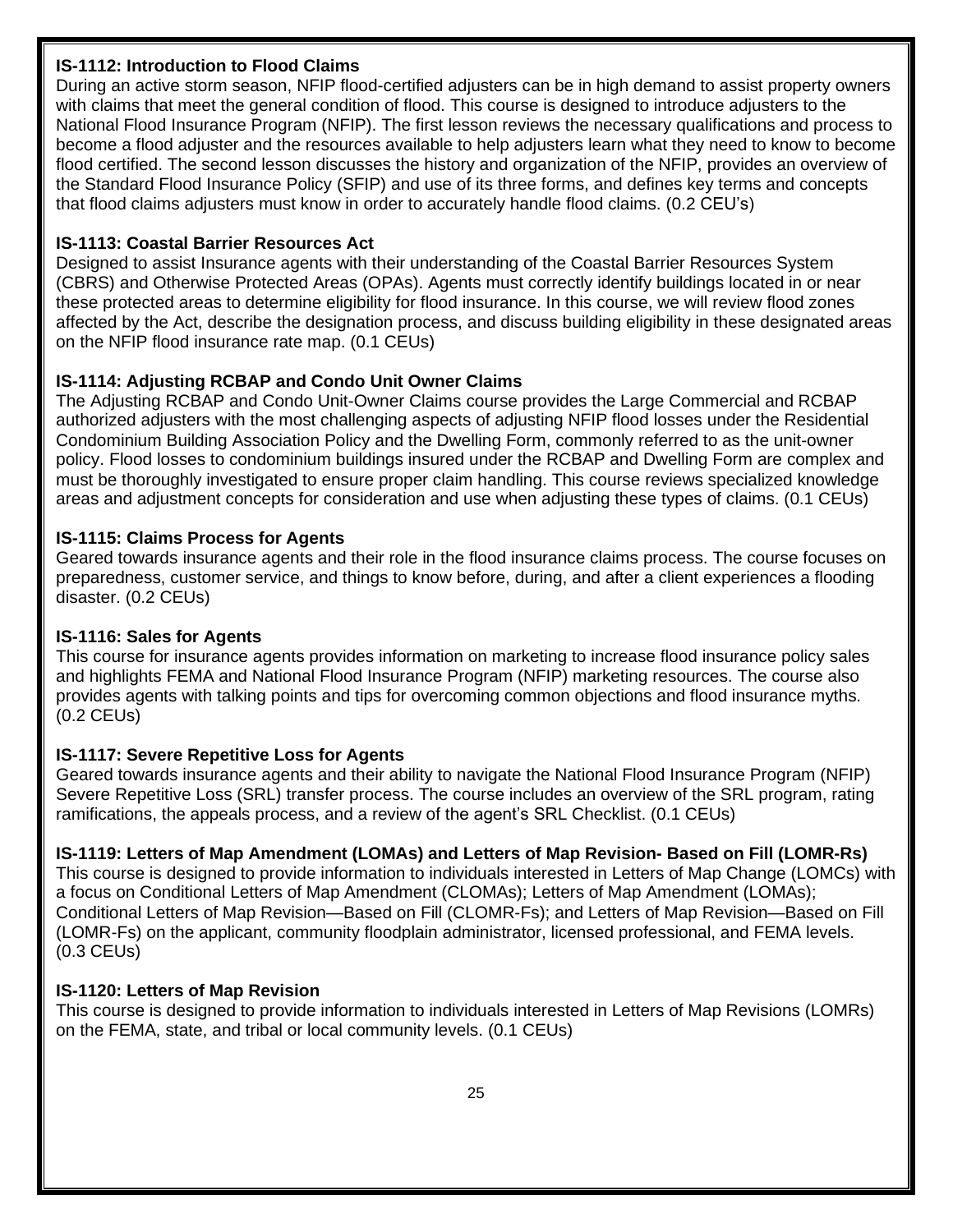#### **IS-1150: DHS Human Trafficking Awareness for FEMA Employees**

Provides FEMA personnel with information explaining human trafficking and differentiating it from human smuggling. Then, through a series of interactive, real-life based scenarios, the viewer will see how FEMA employees might encounter victims of human trafficking and traffickers themselves. Finally, the viewer will be provided guidance and resources should the employee identify human trafficking both in one's professional capacity and private capacity. (0.1 CEUs)

## **IS-1151: Blue Campaign Disaster Responder Training**

In this 6-minute video for disaster response personnel you will learn how to recognize, and report suspected human trafficking. As someone trained in disaster response, you are in a unique position to spot potential instances of human trafficking. Human traffickers have their guard down during these times and suspicious activity may become more apparent. (0.0 CEUs)

## **IS-1152: Blue Campaign First Responder Training**

This training for first responder personnel includes three lessons and a Post-Questionnaire. The entire program should take 45 minutes to one hour to complete. The lessons will help you understand what human trafficking is, who can become a victim, and how you can play a role in identifying and responding to suspected victims. As a first responder, you are often first on the scene in an emergency. This gives you the unique opportunity to notice signs of human trafficking. (0.0 CEUs)

#### **IS-1170: Introduction to the Interagency Security Committee (ISC)**

This is the first course in the Interagency Security Committee (ISC) web-based training series. This course provides an overview of the history of the ISC, its mission and organization, and a basic outline of the ISC Risk Management Process (RMP). (0.05 CEUs)

#### **IS-1171: Overview of Interagency Security Committee (ISC) Publications**

This is the second course in the Interagency Security Committee (ISC) web-based training series. This course provides an overview of ISC facility security standards and policies and other documents that support the Risk Management Process (RMP). (0.05 CEUs)

#### **IS-1172: Risk Management Process for Federal Facilities: Section 4 Federal Security Levels Determination**

This is the third course in the Interagency Security Committee (ISC) web-based training series. The purpose of this course is to provide Federal personnel with responsibilities for security-related policies, programs, projects, and/or operations for their department or agency an overview of the process to determine the Facility Security Level (FSL) for a Federal facility. (0.1 CEUs)

## **IS-1173: Levels of Protection (LOP) and Application of the Design- Basis Threat (DBT) Report**

Levels of Protection (LOP) and Application of The Design-Basis Threat (DBT) Report is the fourth course in the ISC Web-based training series. The purpose of the series is to provide Federal facility security professionals, engineers, building owners, construction contractors, architects, and the general public with basic information pertaining to the ISC and its facility security standards, processes, and practices. The purpose of this For Official Use Only course is to provide Federal personnel with responsibilities for security-related policies, programs, projects, and/or operations for their department or agency an overview of the process to determine the appropriate level of protection (LOP) for a Federal facility. (0.1 CEUs)

## **IS-1174: Facility Security Committees**

The purpose of this course is to provide Federal personnel with an overview of Facility Security Committees (FSCs), including: their members, their roles and responsibilities, and policies and procedures for FSC operations and decision-making. (0.1 CEUs)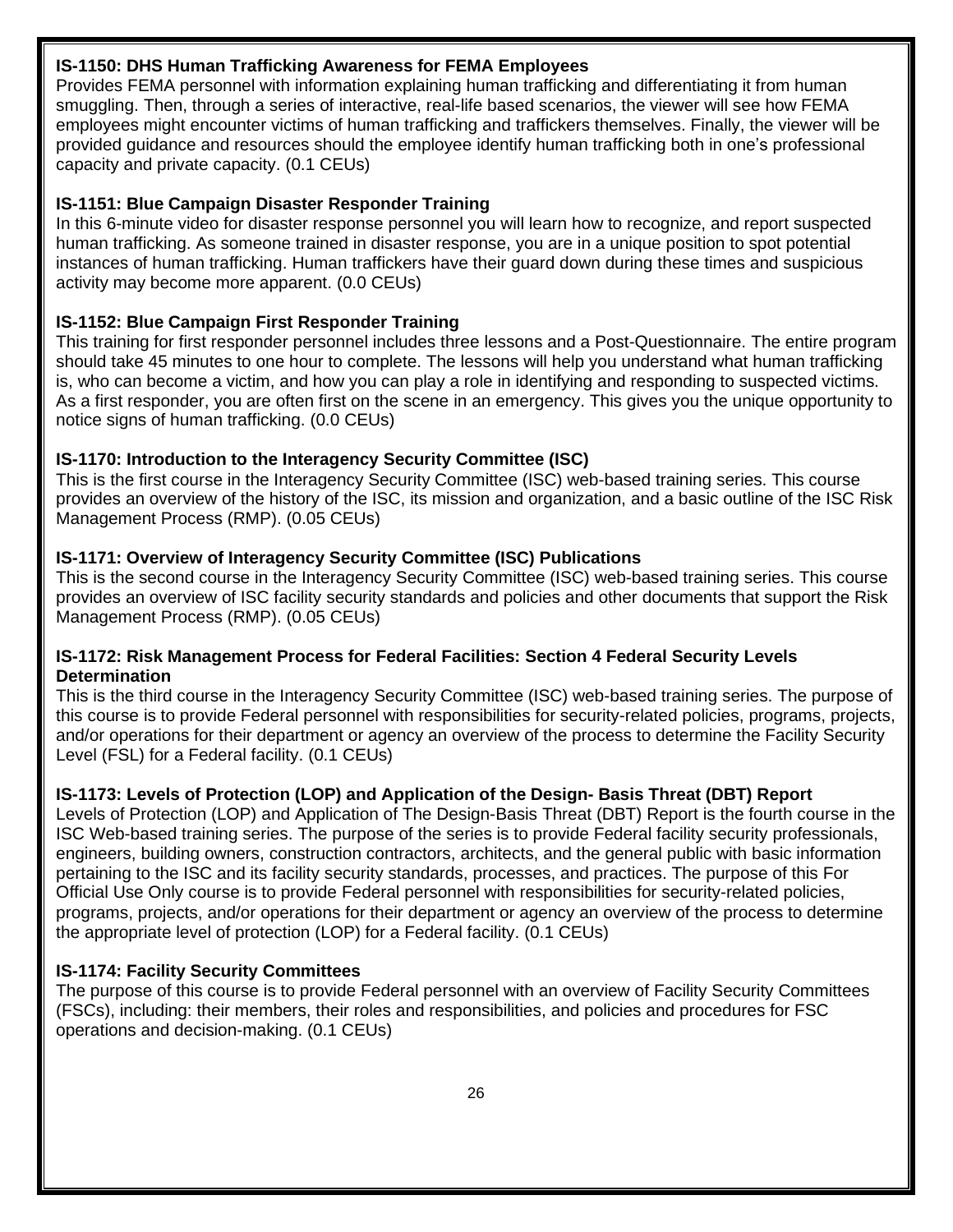## **IS-1190: National Oil & Hazardous Substances Pollution Contingency Plan and the National Response System**

The goal of this course is to educate stakeholders and a larger audience on planning for and responding to environmental incidents, and to highlight how the NCP/NRS and the NRF/Stafford Act align. (0.4 CEUs)

## **IS-1200: TERT Team Leader Course**

This online course is intended to provide guidance to first line supervisors of 9-1-1 operators, call takers, and dispatchers on what to expect when being deployed to a disaster site. (0.4 CEUs)

#### **IS-1300: Introduction to Continuity of Operations**

This course is intended to lay the foundation of knowledge for students who wish to increase their understanding of continuity and building a comprehensive continuity program in their organization or jurisdiction. The learner must achieve a minimum passing score of 75% on final knowledge assessments or demonstrate mastery on performance assessments or research assignments to earn the IACET CEU. (0.1 CEUs)

#### **IS-2000: National Preparedness Goal and System Overview**

This course provides an overview of the National Preparedness Goal and the National Preparedness System. The foundation of this course is the National Preparedness Goal which identifies the Nation's core capabilities required for executing the five mission areas of Prevention, Protection, Mitigation, Response, and Recovery. This course also focuses on the National Preparedness System that builds on current efforts, many of which are based on the Post-Katrina Emergency Management Reform Act and other statutes. Implementing the National Preparedness System allows our Nation to work together to prepare for and address any threat or hazard. The goal of this course is to familiarize participants with the National Preparedness Goal and the six main components of the National Preparedness System. (0.2 CEUs)

#### **IS-2002: Introduction to FEMA Operational Planning**

This course offers training in the fundamentals of how FEMA conducts operational planning activities. The goal of this training is to maximize planning interoperability within FEMA and the national and regional interagency and to ensure proper coordination with the state, local, and tribal planners. (0.4 CEUs)

## **IS-2101: Cooperating Technical Partners (CTP) 101 Beginner Training Course**

This course provides a broad overview of the CTP Program, including mission, activities, funding processes, and available tools and resources. Students should gain an understanding of how the program operates and how they can be successful FEMA partners. (0.2 CEUs)

## **IS-2200: Basic Emergency Operations Center Functions**

The Basic Emergency Operations Center Functions course is designed to introduce the role, design, and function of the Emergency Operations Center (EOC) and the supportive relationship as a NIMS Command and Coordination component of the Multiagency Coordination System. (0.4 CEUs)

## **IS-2500: National Prevention Framework, an Introduction**

The course introduces participants to the concepts and principles of the National Prevention Framework. The goal of this course is to familiarize participants with the National Prevention Framework which provides guidance for all levels of government, private and nonprofit-sector partners, and individuals to prevent, avoid, or stop a threatened or actual act of terrorism. (0.2 CEUs)

#### **IS-2600: National Protection Framework, An Introduction**

This course introduces participants to the concepts and principles of the National Protection Framework. The goal of this course is to familiarize participants with the National Protection Framework, which describes the way that the whole community safeguards against acts of terrorism, natural disasters, and other threats or hazards. (0.3 CEUs)